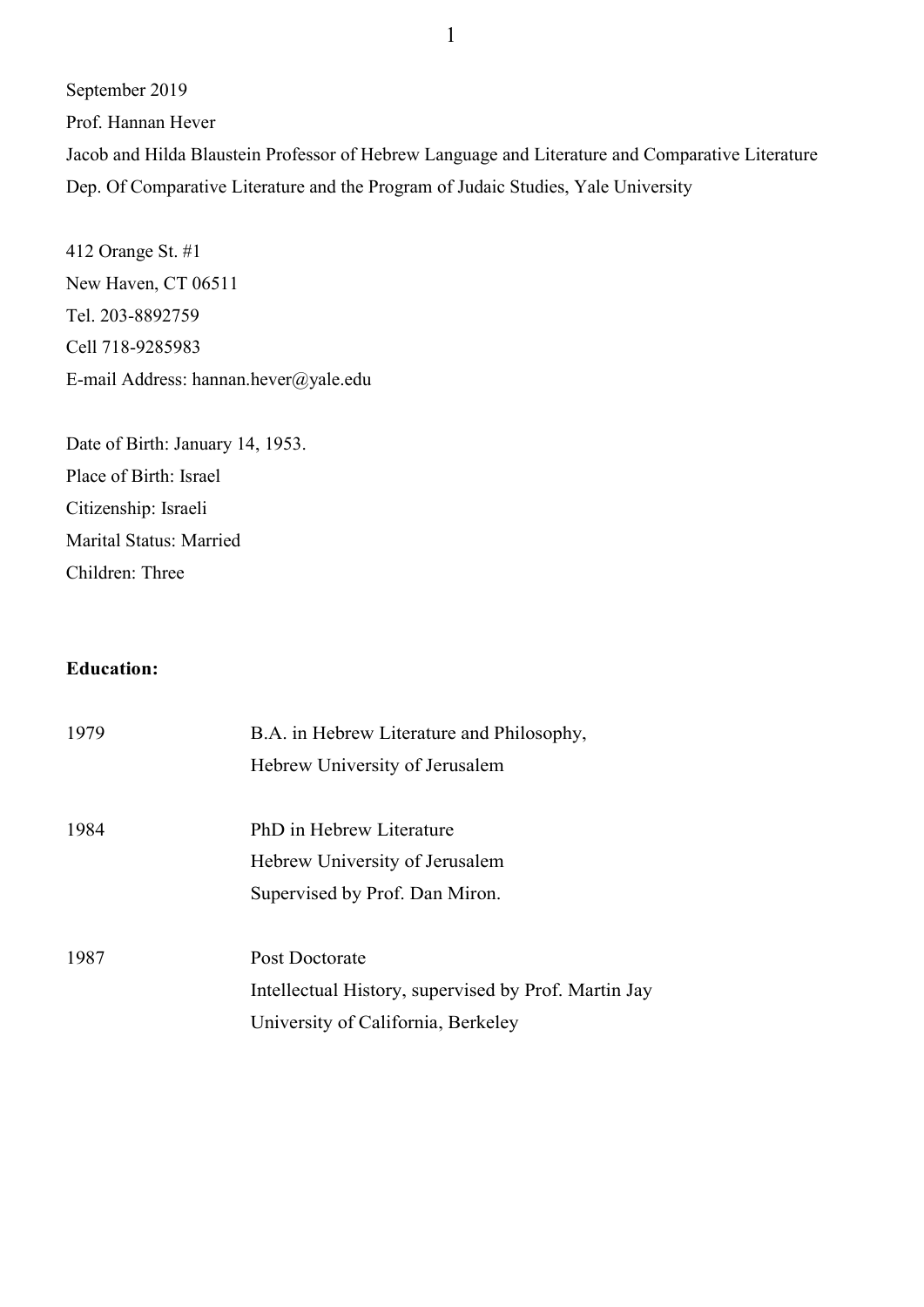# **Academic Distinctions**

| 1976    | Shmaryahu Riviere Award, Department of Philosophy,      |
|---------|---------------------------------------------------------|
|         | Hebrew University of Jerusalem                          |
|         |                                                         |
| 1977    | Reuben Walenrod Award, Department of Hebrew Literature, |
|         | Hebrew University of Jerusalem                          |
| 1981-82 | Warburg Award, Hebrew University of Jerusalem           |
|         |                                                         |
| 1983    | Katz Award, Hebrew University of Jerusalem              |
|         |                                                         |
| 1986-87 | Lady Davis Fellowship                                   |
| 1989    | Alon Foundation, Tel-Aviv University                    |
|         |                                                         |
| 1995    | Avraham Kariv Award for Literary Criticism, Haifa       |
|         | Municipality                                            |
|         |                                                         |
| 2001    | Lea Goldberg Award for the best book of the study of    |
|         | <b>Hebrew Poetry</b>                                    |

# **Academic Grants and Awards**

| 1983    | Jewish Memorial Fund                    |  |  |
|---------|-----------------------------------------|--|--|
| 1989-92 | Wolf Fund, National Academy of Sciences |  |  |
| 2016    | Whitney Funding, Yale University        |  |  |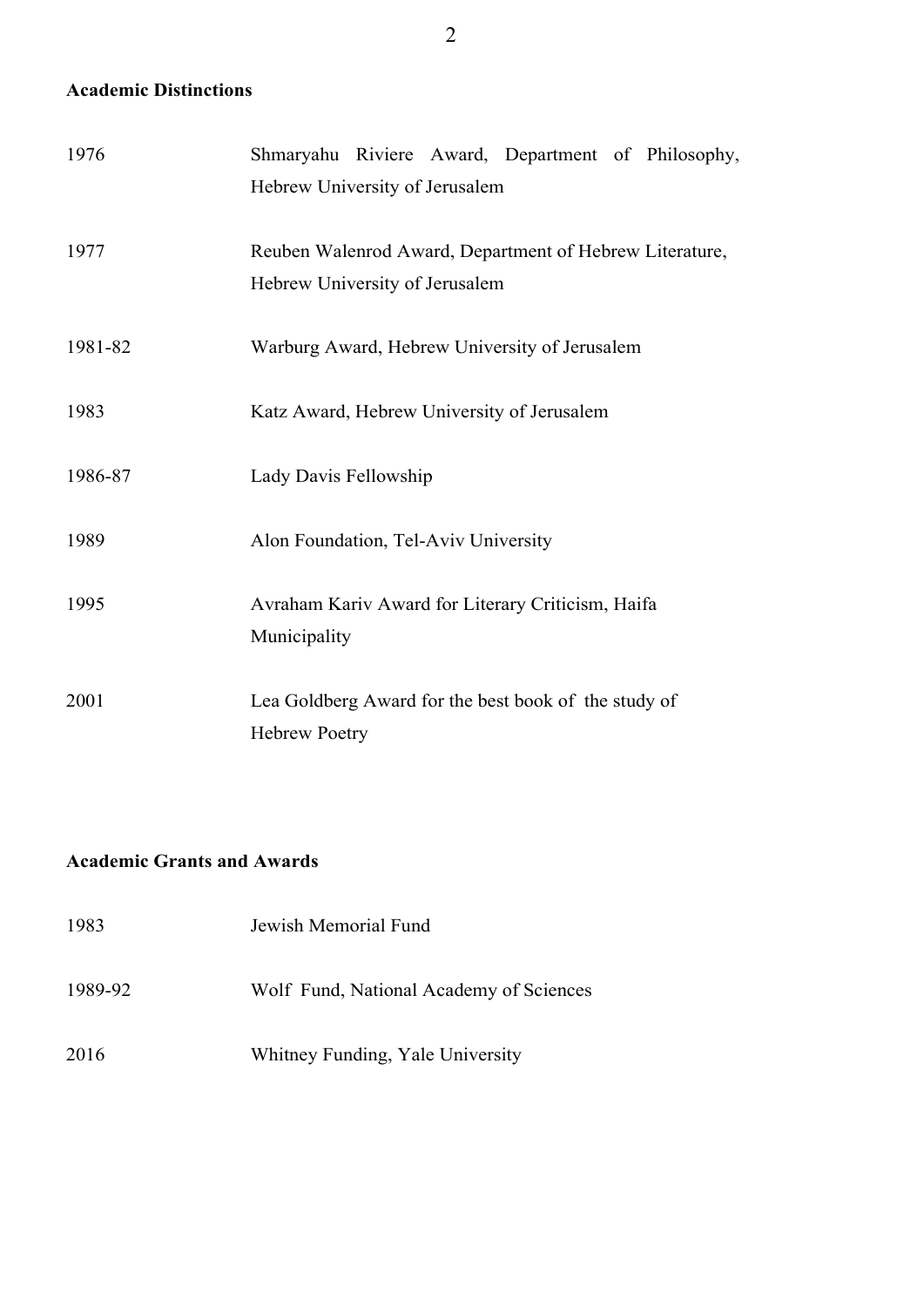# **Academic Posts**

| 1979-87      | Assistant Instructor, Dept. of Hebrew Literature, The Hebrew University                                    |
|--------------|------------------------------------------------------------------------------------------------------------|
| 1989-91      | Assistant Professor, Dept. of Poetics & Comparative Literature, Tel-Aviv<br>University                     |
| 1991         | Visiting Professor, Northwestern University                                                                |
| 1991-96      | Associate Professor, Dept. of Poetics & Comparative Literature, Tel-Aviv<br>University                     |
| 1994         | Visiting Professor, Northwestern University                                                                |
| 1996         | Visiting Professor, University of Michigan, Ann Arbor                                                      |
| 1997         | Associate Professor (Prof. Ha'ver), Department of Poetics & Comparative<br>Literature, Tel-Aviv University |
| 1999         | Visiting Professor, Columbia University                                                                    |
| 1999         | Chair, Department of Poetics & Comparative Literature, Tel Aviv University                                 |
| 2001         | Full Professor, The Hebrew University                                                                      |
| 2002-04      | Chair, Hebrew Literature Department, The Hebrew University                                                 |
| 2002         | Visiting Professor, Columbia University                                                                    |
| 2003         | Visiting Professor, Columbia University                                                                    |
| 2007<br>2012 | Visiting Professor, Columbia University<br>Visiting Professor JTS New York                                 |
| $2013 -$     | Blaustein Professor at Yale University                                                                     |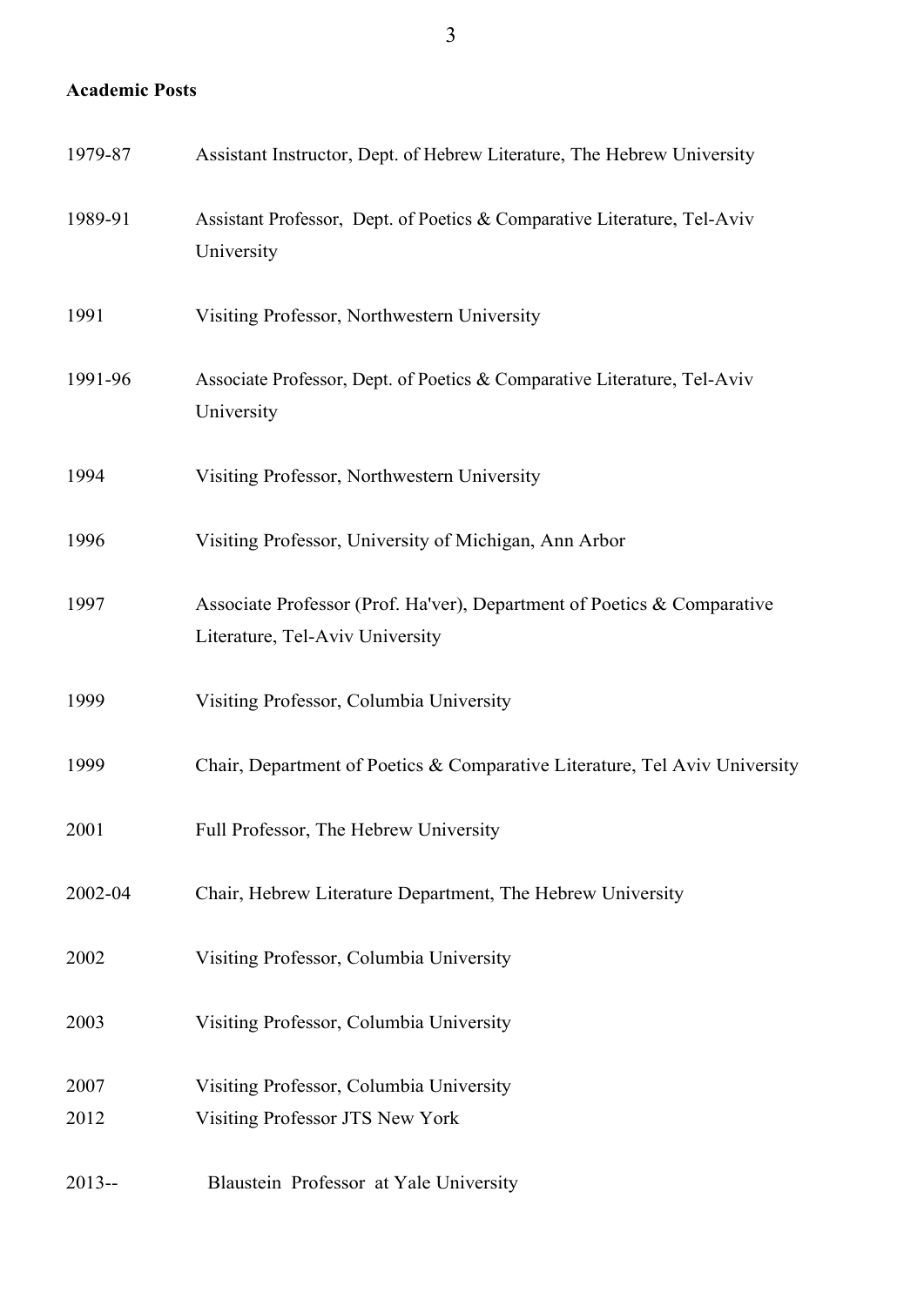# **Academic Committees and Positions**

| 1993-1998 | Developing and Chairing Israel Studies School of the Humanities TAU                                                                                                      |  |  |  |
|-----------|--------------------------------------------------------------------------------------------------------------------------------------------------------------------------|--|--|--|
| 1995 -    | Referee for PHD Review Board at The Hebrew University, Tel Aviv University,<br>Bar-Ilan University, Haifa University, University of Columbia, UM Ann Arbor               |  |  |  |
| 1955      | Member, Academic Promotions Committees at The Hebrew University, Tel Aviv<br>University, Ben-Gurion University, Haifa University                                         |  |  |  |
| 1995      | Promotion Review Letters for The Hebrew University, Tel Aviv University, Bar-<br>Ilan University, Haifa University, University of Columbia, UM Ann Arbor,<br><b>UCLA</b> |  |  |  |
| 1995      | National Academy of Science, Judge, Research Grants                                                                                                                      |  |  |  |
| $2000 -$  | Van Leer Institute, Senior research associate                                                                                                                            |  |  |  |
| 2001-2006 | Promotions Committee, The Hebrew University                                                                                                                              |  |  |  |
| 2002      | The Hebrew University, Member, Best Author Award Committee                                                                                                               |  |  |  |
| 2003-2006 | School of Humanities Development Committee, The Hebrew University                                                                                                        |  |  |  |
| 2006-08   | Member, Doctoral Honors Appointment Committee, The Hebrew University                                                                                                     |  |  |  |
| $2009 -$  | School of Humanities' Academic Committee, The Hebrew University                                                                                                          |  |  |  |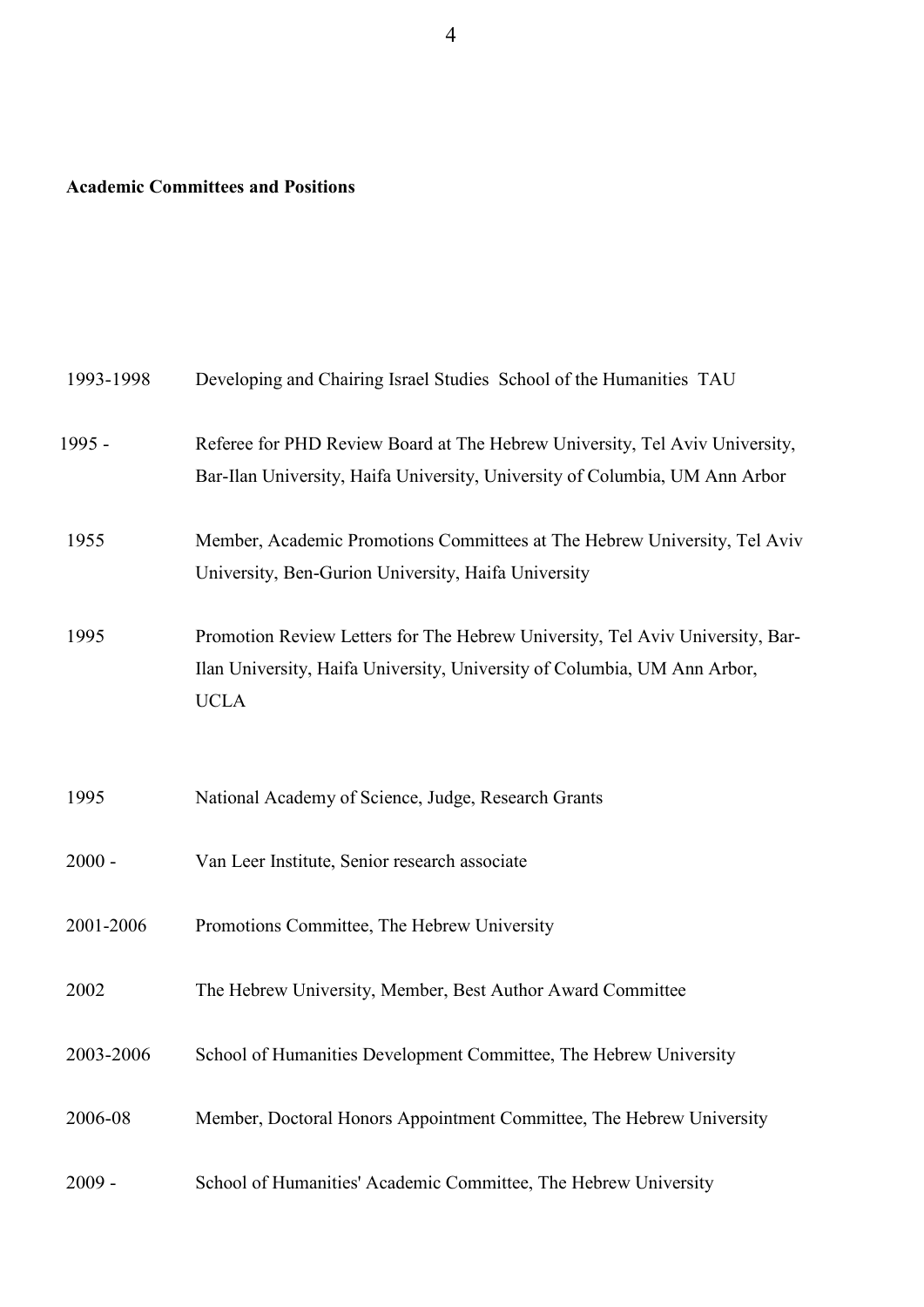| 2009-2010 | Van Leer Institute, Associate Head of Research Group, "Palestinian Literature" |
|-----------|--------------------------------------------------------------------------------|
| 2009-2012 | Chair: School of Literatures, The Hebrew Universi                              |
| $2015 -$  | Divinity School, Promotion Committee, Yale University                          |
| $2016-$   | Chair, Third Year Review of Prof. Ayesha Ramachandran, Com. Literature, Yale   |
| 2016      | Member – A Search Committee, Comparative Literature, Yale                      |
| 2017      | Acting Chair, JSP Fall Term                                                    |

# **Other Positions**

| 1981-1984          | Editorial Board, Ha-Sifrut Quarterly                                           |
|--------------------|--------------------------------------------------------------------------------|
| 1986               | Guest Editor (with Moshe Ron), Siman Kri'a Literary Quarterly no.19            |
| 1986,<br>1990-1991 | Co-Editor (with Ron Kuzar), The Written Word                                   |
| 1990 -             | Theory and Criticism Periodical, Member, Editorial Board                       |
| 1991-1996          | Co-Editor (with Moshe Ron), The White Series, fiction, Am Oved Publishers      |
|                    | Co-Editor (with Moshe Ron), and from 2000 Editor, of The Black Sheep, fiction, |
| 1997               | Hakibutz Hameuhad Publishing House                                             |
| 1995               | Member, Luria Award Committee, Am Oved Publishers                              |
| 2005; 2010         | Member, Berenstien Award Committee                                             |
| 2005               | Member, Ministry of Education Cultural Funding Committee for Publishing        |
| 1989 -             | Referee, Academic Books Manuscripts for Resling Publishing, Bialik Institute,  |
|                    | Hakibbutz Hameuchad Publishing House, Bar-Ilan University Press, Tel Aviv      |
|                    | University Press, Van Leer Institute                                           |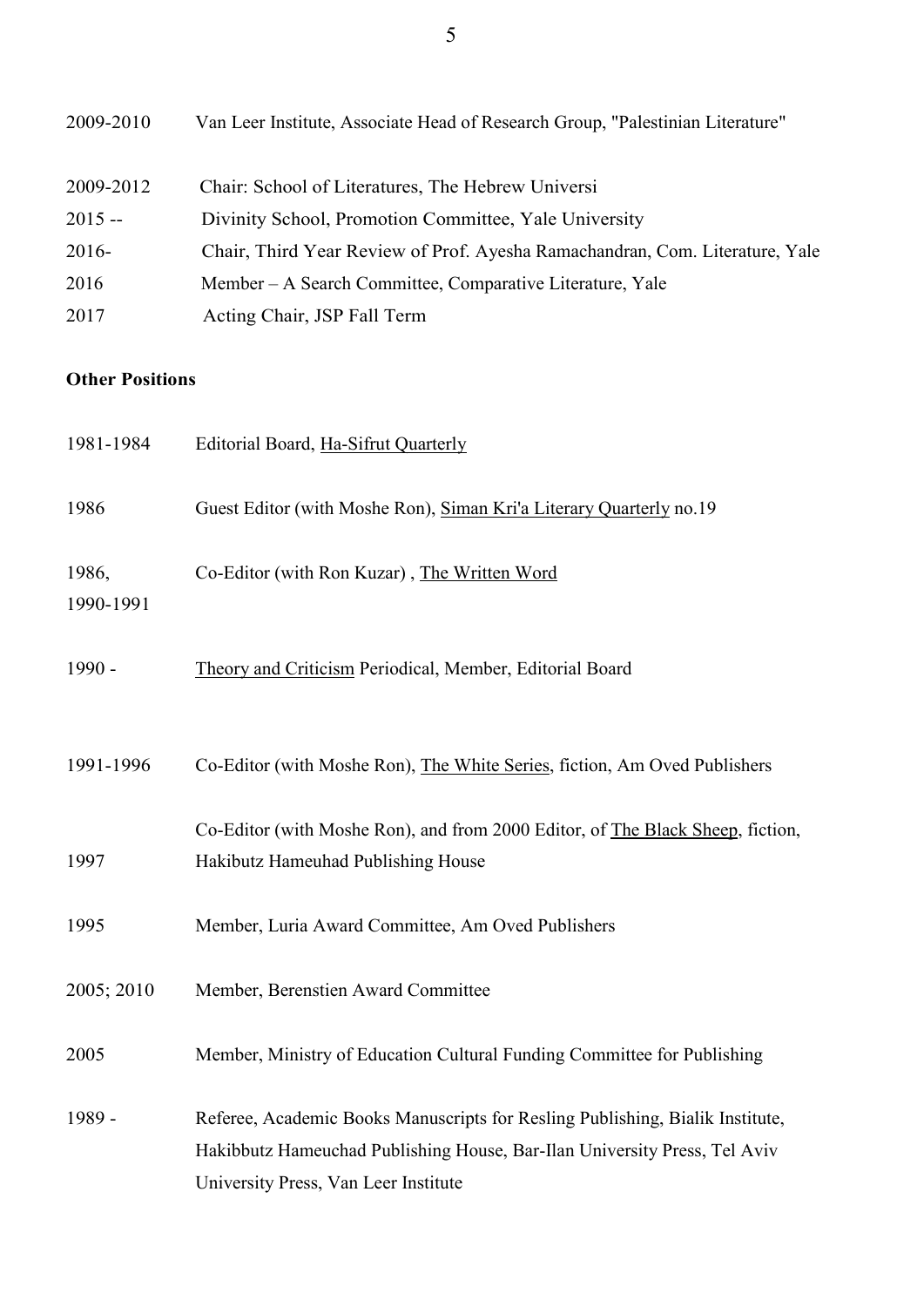| 1991 -        | Referee, Academic Articles for Theory and Criticism, Jerusalem Studies in   |  |  |
|---------------|-----------------------------------------------------------------------------|--|--|
|               | Hebrew Literature, Ha-Sifrut, Mikan, Studies in Zionism, The Yeshuv and the |  |  |
|               | State of Israel, Jewish Social Studies, Catedra, Iyunum Betkumat Israel     |  |  |
| $2000 - 2015$ | Senior Fellow at Van Leer Institute, Jerusalem                              |  |  |
| $2005 -$      | Resling Publishing, Member, Academic Board                                  |  |  |
| 2007          | Member, Dolitzky Award Committee                                            |  |  |
| 2005; 2010    | Member, Polonsky Award Committee, Hebrew University                         |  |  |
| $2006 -$      | Co-Editor, Jerusalem Studies in Hebrew Literature                           |  |  |
| 2010          | Member, Rabinowitz Fund Committee, Tel Aviv Municipality                    |  |  |
| $2008 -$      | Van Leer Institute, Member, Publishing Committee                            |  |  |
| 2010-2012     | Magnes UP, Member, Publishing Committee                                     |  |  |
| $2010 -$      | Member, Editorial, Resling Publishing House                                 |  |  |

# **Current Ph.D. candidates under supervision**

# **At Yale**

Lital Abazon

Yahel Matalon

Ariel Pridan

# **Hebrew University-Jerusalem**

Moran Benit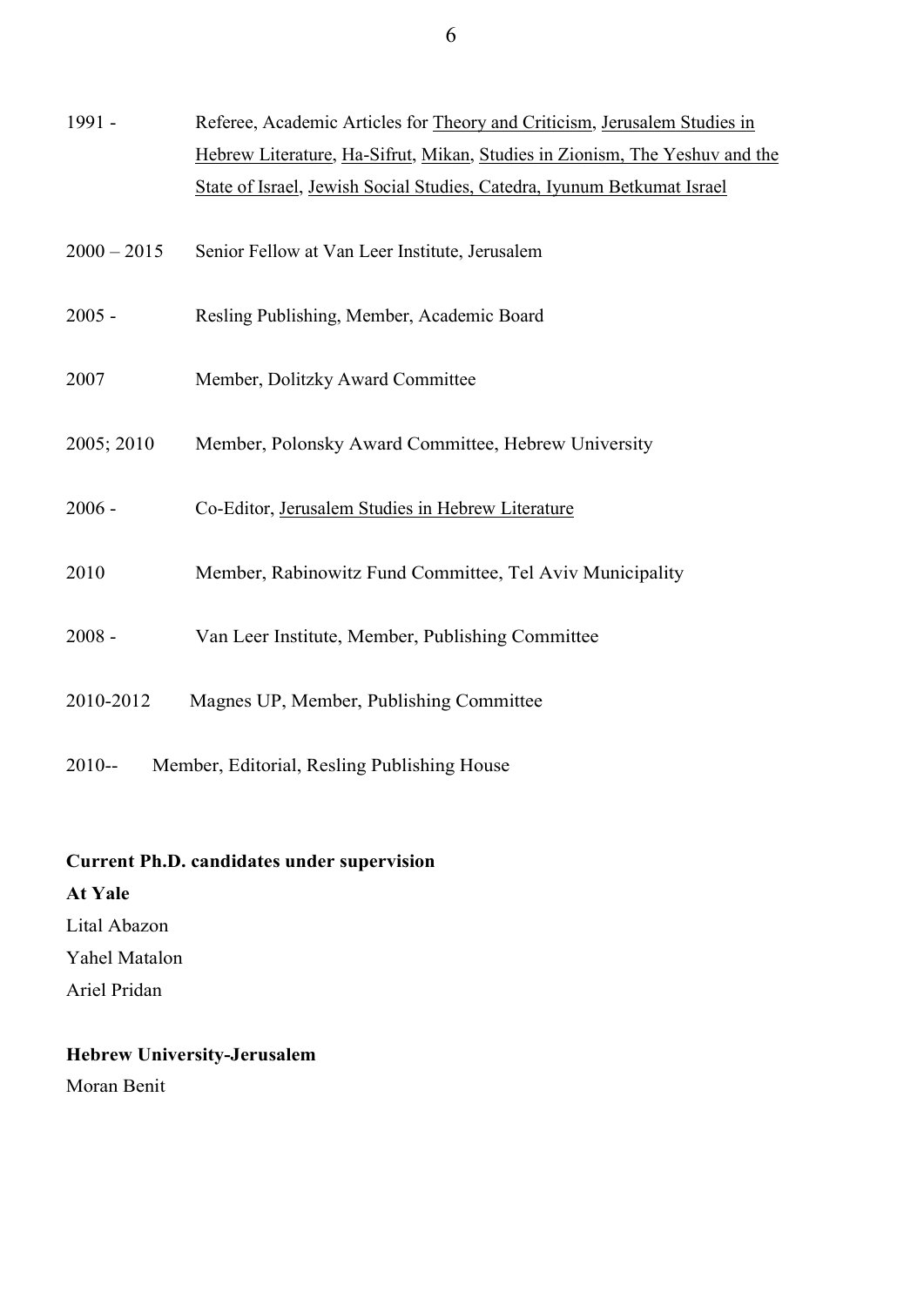#### **Publications**

#### **A. Books**

*The Rise of the Political Hebrew Poetry in Eretz-Israel* Dissertation, supervised by Prof. Dan Miron, June 1984, Hebrew University (Heb.)

- 1. *Poets and Zealots: The Rise of the Political Hebrew Poetry in Eretz-Israel* Bialik Institute Publishing, Jerusalem, 1994 (Heb.)
- 2. *Uri Zvi Greenberg on his Eightieth Anniversary* The National Library, Jerusalem, 1977 (Heb.)
- 3*. The Flourishing of Silence: Readings in Avraham Ben-Ytzhak's Poetry* Siman Kria Books, Hakibbutz Hameuchad Publishing House, Tel-Aviv, 1993 (Heb.)
- 4. *Captive of Utopia: Messianism and Poetry in Eretz-Israel between the Two World Wars* Sdeh Boker, The Ben Gurion Center, Ben Gurion University, 1995 (Heb.).
- 5. *Literature Written Here: A Short History of Israeli Literature* Yediot Aharonot Publishing House, Tel-Aviv, 1999 (Heb.)
- 6. *Suddenly the Sight of War: Violence and Nationalism in the Hebrew Poetry of the 40'* Hakibbutz Hameuchad Publishing House, Tel-Aviv, 2000 (Heb.)
- 6.a *Suddenly the Sight of War: Violence and Nationalism in the Hebrew Poetry of the 40'* , Stanford UP, 2016.
- 7. *Producing Modern Hebrew Canon: Nation Building and Minority Discourse* New York University Press, New York, 2001
- 8. *Beautiful Motherland of Death: Aesthetics and Politics in Uri Zvi Greenberg's Poetry*  Am-Oved Publishers, Ofakim Series, Tel-Aviv, 2003 (Heb.)
- 9. *Reading Poetry: Essays on Hebrew Poetry* Keshev Publishing House, Tel-Aviv, 2003 (Heb.)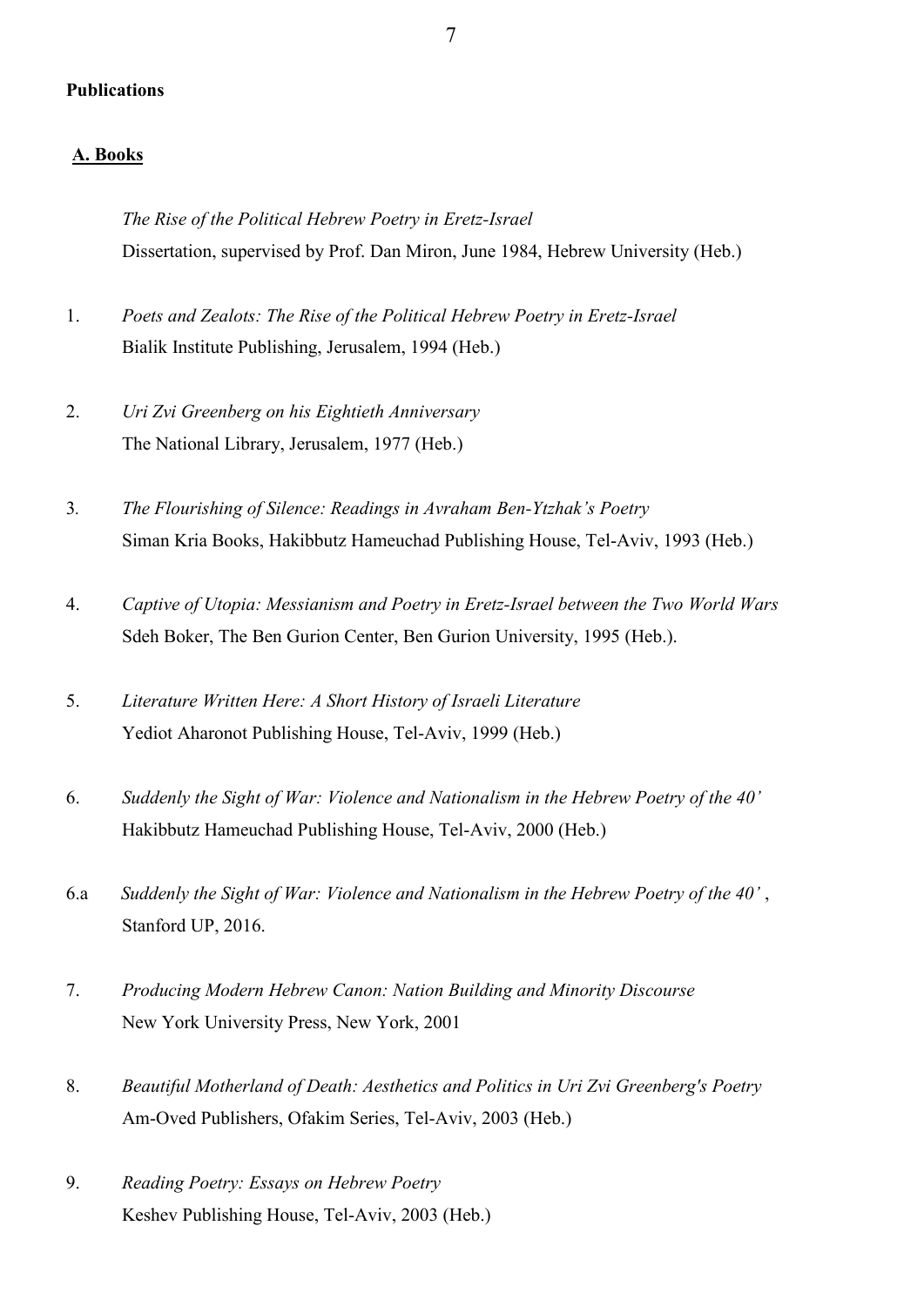- 10. Michael Gluzman, Hannan Hever, Dan Miron *In the City of Slaughter – A Visit at Twilight: Bialik's Poem A Century After* Resling Publishing, Tel Aviv, 2005 (Heb.)
- 11. *They Shall Dwell at the Haven of the Sea: The Sea in Modern Hebrew Culture* Van-Leer Institute & Hakibbutz Hameuchad Publishing House, Tel-Aviv, 2007 (Heb.)
- 12. *The Narrative and the Nation: Critical Readings in Modern Hebrew Canon* Resling Publishing, Tel Aviv, 2007 (Heb.) [extended edition of No. 7]
- 13. *From the Beginning: Three Essays on Nativist Hebrew Poetry,*  Keshev Publishing House, Tel-Aviv, 2008 (Heb.)
- 14. *With the Power of God: Political Theology in Modern Hebrew Literature* Van-Leer Institute & Hakibbutz Hameuchad Publishing House, 2013 (Heb).
- 15. *Nativism, Zionism and Beyond, Three Essays on Nativist Hebrew Poetry,*  Rudolph Lectures, Syracuse University, 2014 (English version of No. 12)
- 16. *To Inherent the Land, To Conquer the Space: The Birth of Hebrew Poetry in Eretz Yisrael*, Mosad Bialik 2015, 284 pages, (Heb).
- 18. *The Politics of Trauma in the Israeli Literature*, Magnes Publishing House (June, 2017, Heb.).
- 19. *The Literature of 1948: Philology and Responsibility,* The Freie Universität, Berlin, Brill Publishing House.

### **Books Accepted for Publication**

- 20. *The Politics of the Hasidic Tale*, Bar Ilan UP. (Heb.)
- 21. *Tribe and Nation*, Carmel, Jerusalem.(Heb.)
- 22. *From Nation to State*, Mosad Bialik, Jerusalem.(Heb.)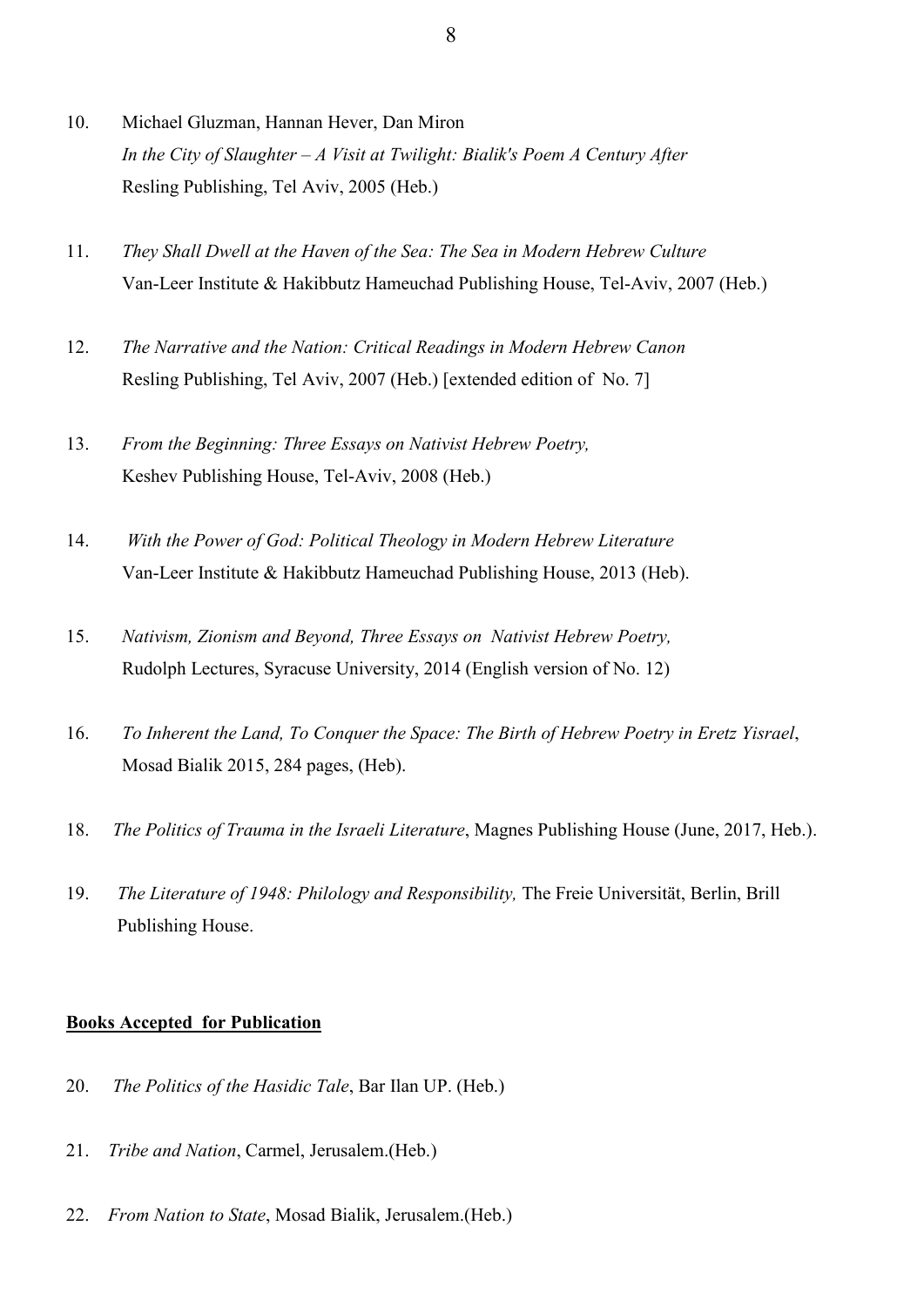#### **Submitted for Publication**

23. *The Politics of the Hasidic Tail,* Penn UP.

#### **B. Edited Books**

- 1*. Fighting and Killing Without End – The Poetics of Protest and the War of Lebanon* With Moshe Ron, with afterward. Siman Kri'a, Hakibbutz Hameuchad Publishing House, Tel Aviv, 1983 (Heb.)
- 2. *Dan Pagis – Collected Poems & Father* (With T. Carmi) Mossad Bialik and Hakibbutz Hameuchad Publishing House, Tel Aviv, 1991 (Heb.)
- 3. *Avraham Ben Yitzhak - Collected Poems* (with an afterward) Siman Kri'a, Hakibbutz Hameuchad Publishing House, Tel Aviv, 1992 (Heb.)
- *3a. Avraham Ben Yitzhak - Collected Poems* Translator and Co-Editor: Peter Cole (with an Afterward by Hannan Hever) Ibis Editions, Jerusalem, 2003
- *6. Shula Keshet – Underground Soul: Ideological Literature: The Case of the Early Kibbutz Novel*

Hakibbutz Hameuchad Publishing House, The Porter Institute for Poetics and Semiotics, Tel Aviv University, Tel Aviv, 1995 (Heb.)

*7. Israeli Literature*

The Porter Institute Pre Publication Collection, The Porter Institute for Poetics and Semiotics, Tel Aviv University, Tel Aviv, 1996 (Heb.)

*8. Shlomo Zemach – Diaries* (co-edited ith Ada Zemach, an Afterward by Hannan Hever) Am-Oved Publishers, Tel Aviv, 1996 (Heb.)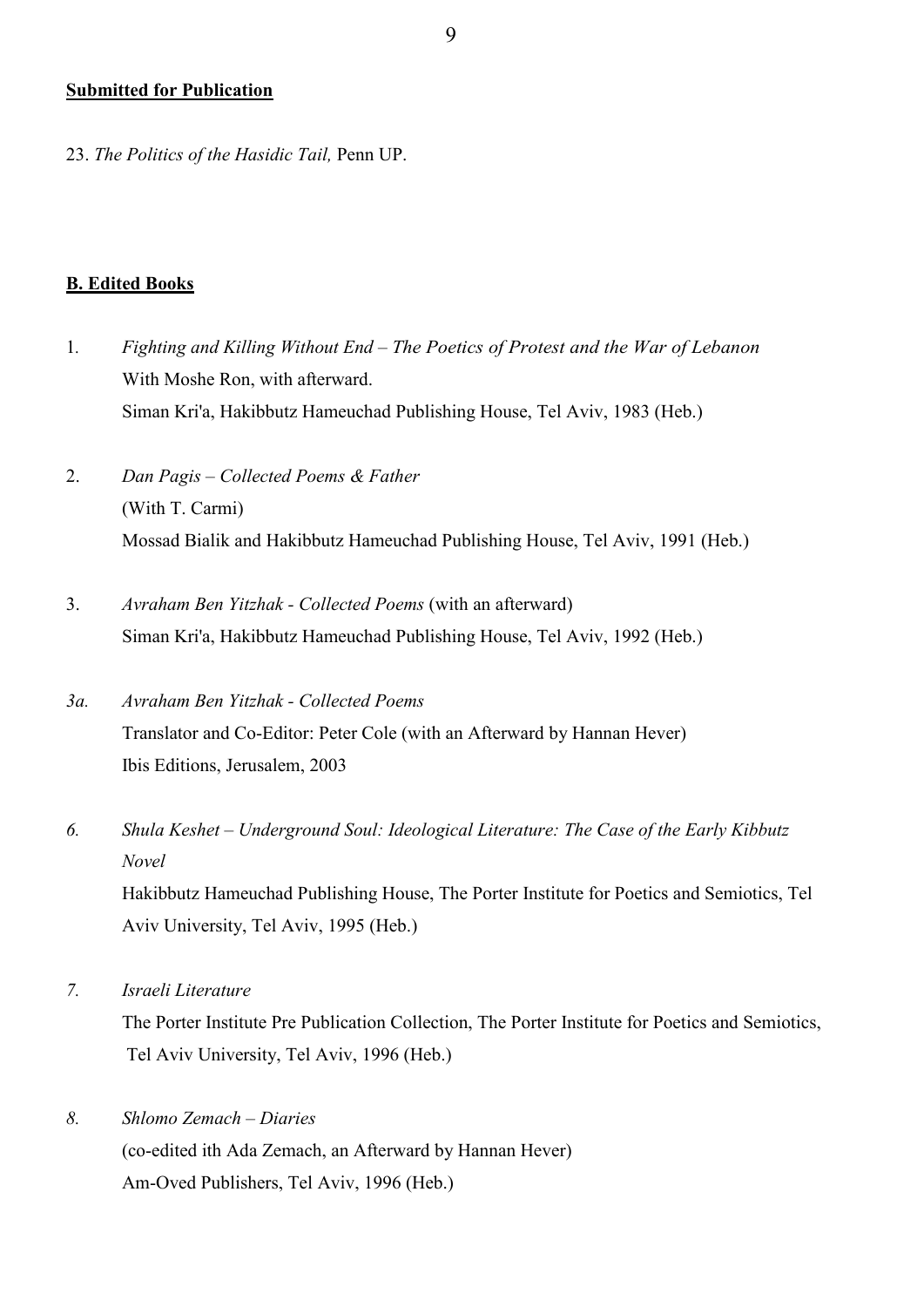- 11*. 50 Israeli Short Stories* Fiction (Editing and Afterwards with Moshe Ron) The New Library, Hakibbutz Hameuchad Publishing House, Tel Aviv, 1999 (Heb.)
- 17. *Mizrahim in Israel: A Critical Observation into Israel's Ethnicity* (With Y. Shenhav, P. Motzafi-Heller) The Van-Leer Institute & Hakibbutz Hameuchad Publishing House, Tel Aviv and Jerusalem, 2002 (Heb.)
- 18. *Dan Pagis – Out of Line, Essays on Modern Hebrew Poetry* Keshev Publishing, 2003, Tel Aviv (Heb.)
- 24. *Dan Miron – On the Poetry of Litérature, a Study of S. Alichem's "Advise"* Hakibbutz Hameuchad Publishing House, Tel Aviv, 2007 (Heb.)
- 25. *A Moment of Birth, Studies in Hebrew and Yiddish Literature. In Honor of Dan Miron* Mossad Bialik Publishing, Jerusalem, 2007 (Heb.)
- 26. *Uri Zvi Greenberg Studies* Mossad Bialik Publishing, Jerusalem, 2008 (Heb.)
- 31. *Judith Bar-El – With Velvet Softness, Studies in Modern Hebrew Literature* (With Matti Huss) Mossad Bialik Publishing, Jerusalem, 2009 (Heb.)
- 34. *Studies in the Poetry of Dan Pagis*, Mosad Bialik Publishing House, Jerusalem, 2016 (Heb. With preface).
- 35. *Tell not in Gat – The Naqba in Hebrew Poetry 1948-1958* Pardess Press, Zochrot, Tel Aviv, 2010 (Heb. with afterward)

*.* 

37. Edward Said, *Representations of the Intellectual*, Resling Publishing Hause (Heb).

*History and Responsibility: Hebrew Literature Facing 1948*, Special issue of *Jewish Social Studies*, Vol. 18. No. 3, Summer 2012 (edited with Amir Eshel and Vered Karti Shemtov ).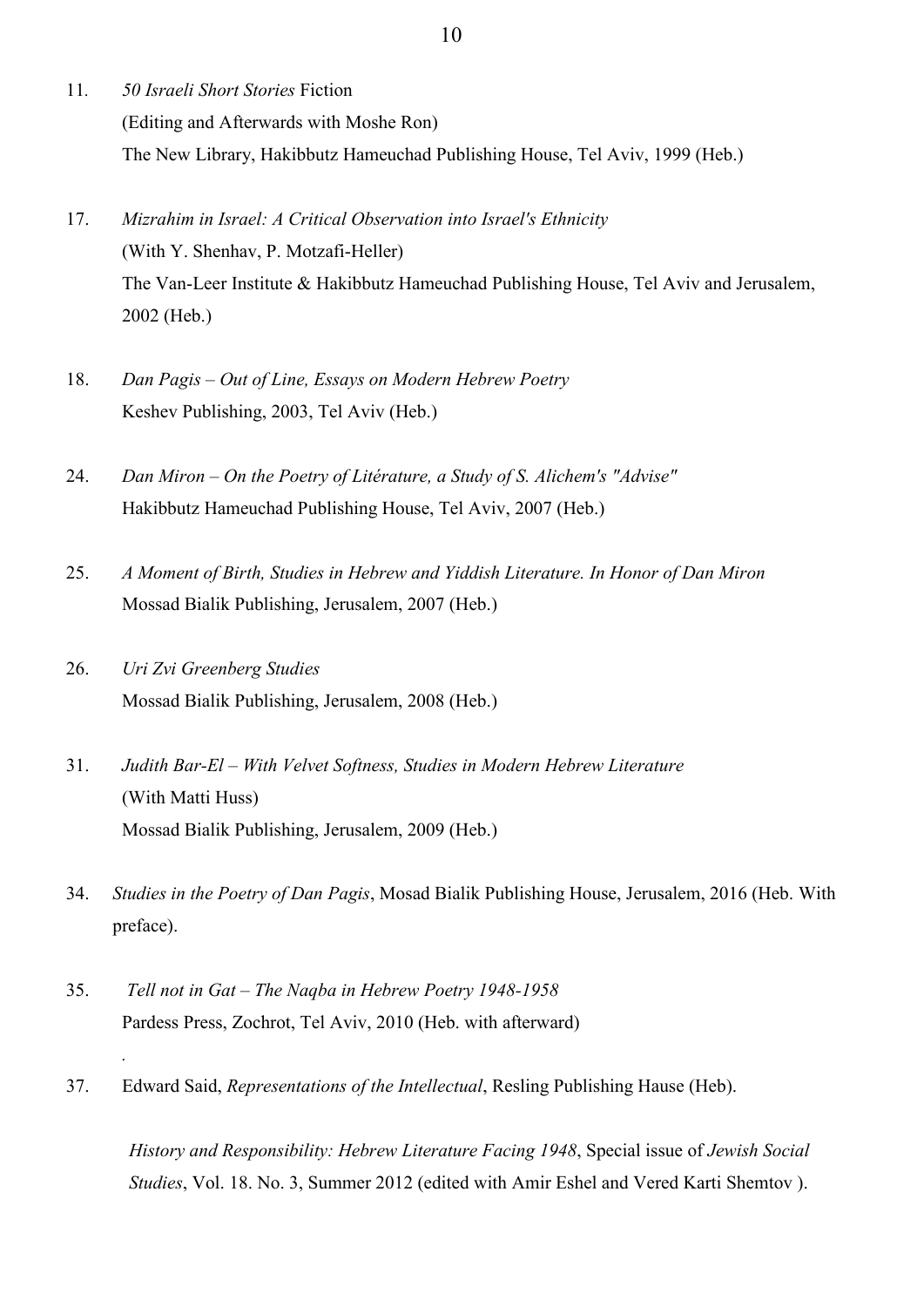- 38. *Literature and Class* (With Amir Benbaji with introduction) The Van-Leer Institute & Hakibbutz Hameuchad Publishing House, Tel Aviv and Jerusalem, 2016 (Heb.)
- 39. *Palestinian Literature in Hebrew Translation* (With Mahmud Kyal), Van Leer Institute and HaKibutz Hameuhad publishing House, 2016. The Van-Leer Institute & Hakibbutz Hameuchad Publishing House, Tel Aviv and Jerusalem (Heb. with preface)
- 40. *Studies in the Poetry of Dan Pagis*, Mosad Bialik Publishung House, Jerusalem, 2016 (Heb.with preface).
- 41. Hebrew literature by Arab Writers (with Yftach Askenazi and Omri Greenberg), Olam Hadash Publishing House, 2018.

# **Editing aprox. 50 volumes of fiction and poetry**

# **C. Chapters in Books**

- 1. "Afterword" (with Moshe Ron), *Fighting and Killing Without End – The Poetics of Protest and the War of Lebanon* Siman Kri'a, Hakibbutz Hameuchad Publishing House, 1983, pp. 130-137, Tel Aviv (Heb.)
- 2. "Poetry and Refusal to Serve", *The Limits of Obedience*, Yishay and Dina Menuhin, editors, Siman Kri'a, Hakibbutz Hameuchad Publishing House, 1985, pp. 130-150,Tel Aviv (Heb.)
- 3. "The Dynamics of Story-Telling Genres in a Deteriorating Literary Center: Poland between World Wars" *The 9th Jewish Sciences Congress*, 1985, pp. 329-336, Jerusalem (Heb.)
- 4. "Praises of Labor and Political Debate: The beginning of Political Poetry in Israel", *Hebrew Literature and the Labor Movement*, P. Genosar (editor) Ben Gurion University Press, 1989, pp.119-157, Be'er Sheba (Heb.)

11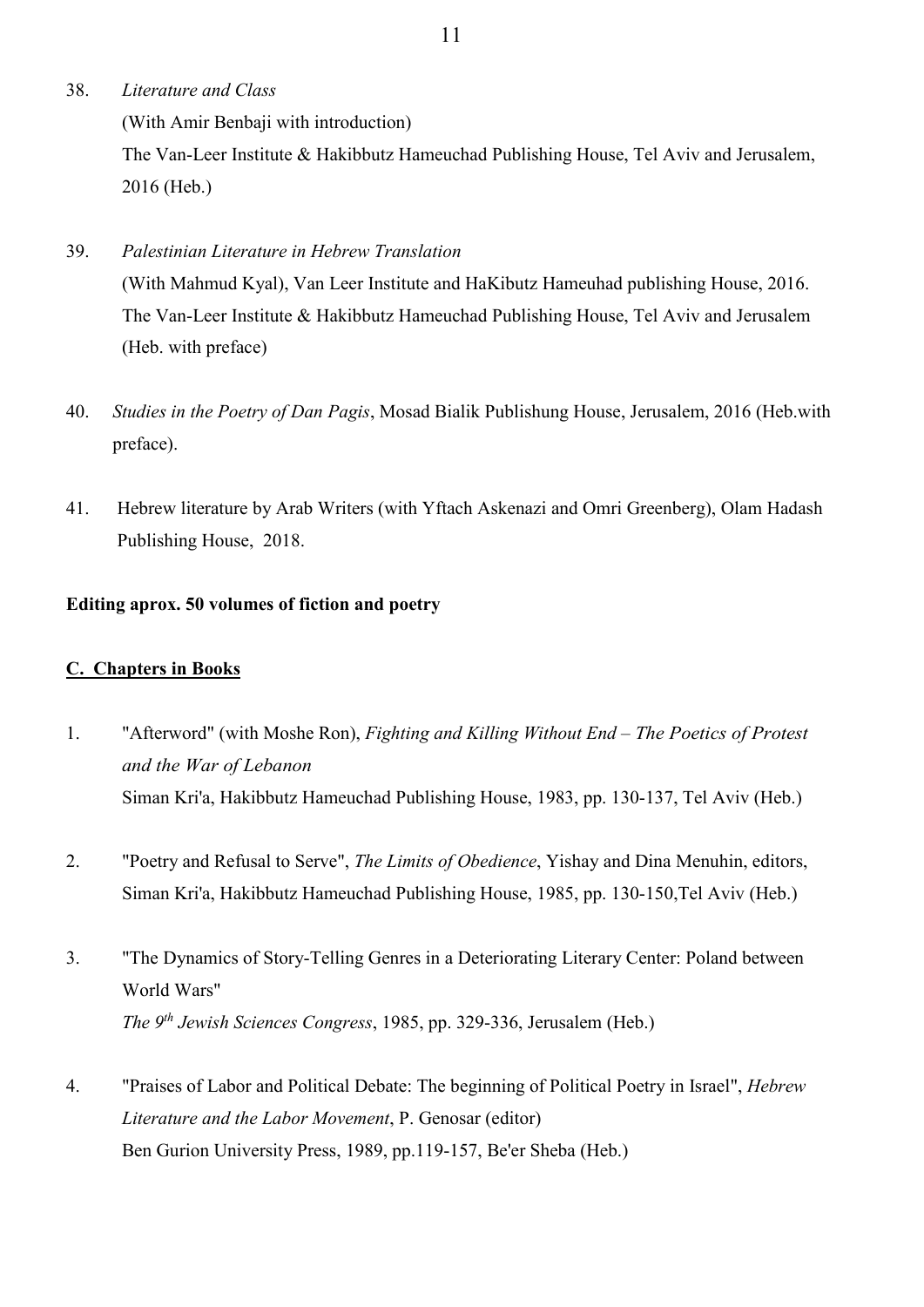- 5. "From Exile-Without-Homeland to Homeland-Without-Exile: A guiding principle of Hebrew fiction in inter-war Poland", *The Jews of Poland between the Two Wars,* Y. Gutman, E. Mendelson, J. Reinharz, C. Shmeruk (editors). University Press of New England, 1989, pp. 334-367, Hanover and London
- 5a. "From Exile-Without-Homeland to Homeland-Without-Exile: A guiding principle of Hebrew fiction in inter-war Poland", *The Jews of Poland between the Two Wars,* S. Werses and H. Shmerok (editors) Magnes Publishing, 1997, pp. 45-72, Jerusalem (Heb.)
- 6. "The Beginning of Modernism in Hebrew Poetry in Eretz-Israel," *The 10th Jewish Sciences Congress*, 1989, pp.137-143, Jerusalem (Heb.)
- 7. "Hebrew in Israeli Arab Hand: Anton Shammas' Arabesques" Cultural Critique, 7, pp. 47-76, Fall 1987
- 7a. "Hebrew in Israeli Arab Hand: Anton Shammas' Arabesques" Theory and Criticism, vol. 1, Summer 1991, pp. 23-88 (Heb).
- 7b. "Hebrew in Israeli Arab Hand: Anton Shammas's Arabesques", *The Nature and Context of Minority Discourse* A. JanMohamed & D. Lloyd (editors.) Oxford University Press, 1990, pp. 264-293, New York Oxford
- 8. "A Circus in the Sands of Tel Aviv" (with Moshe Ron), *City and Utopia*, H. Lusky (editor) The Israeli Publishing Company, 1991, pp. 130-132, Tel Aviv (Heb.)
- 9. "Avraham Ben-Yitzhak Poet in His Own Silence", *Words Reaching Out*, Y. Levtov (editor) Poalim Library, 1991, pp. 48-56, Tel Aviv (Heb.)
- 10. "Afterword: The Life and work of Avraham Ben-Yitzhak", *Avraham Ben-Yitzhak, Collected Poems* Siman Kri'a, Hakibbutz Hameuchad Publishing House, 1992, pp. 111-175, Tel Aviv (Heb.)
- 11. "Territoriality and Otherness in Hebrew Literature of the War of Independence" *The Other in Jewish Thought and History*, R. Cohn and L. Silberstein (editors) New York University Press, 1994, New York, 236-252.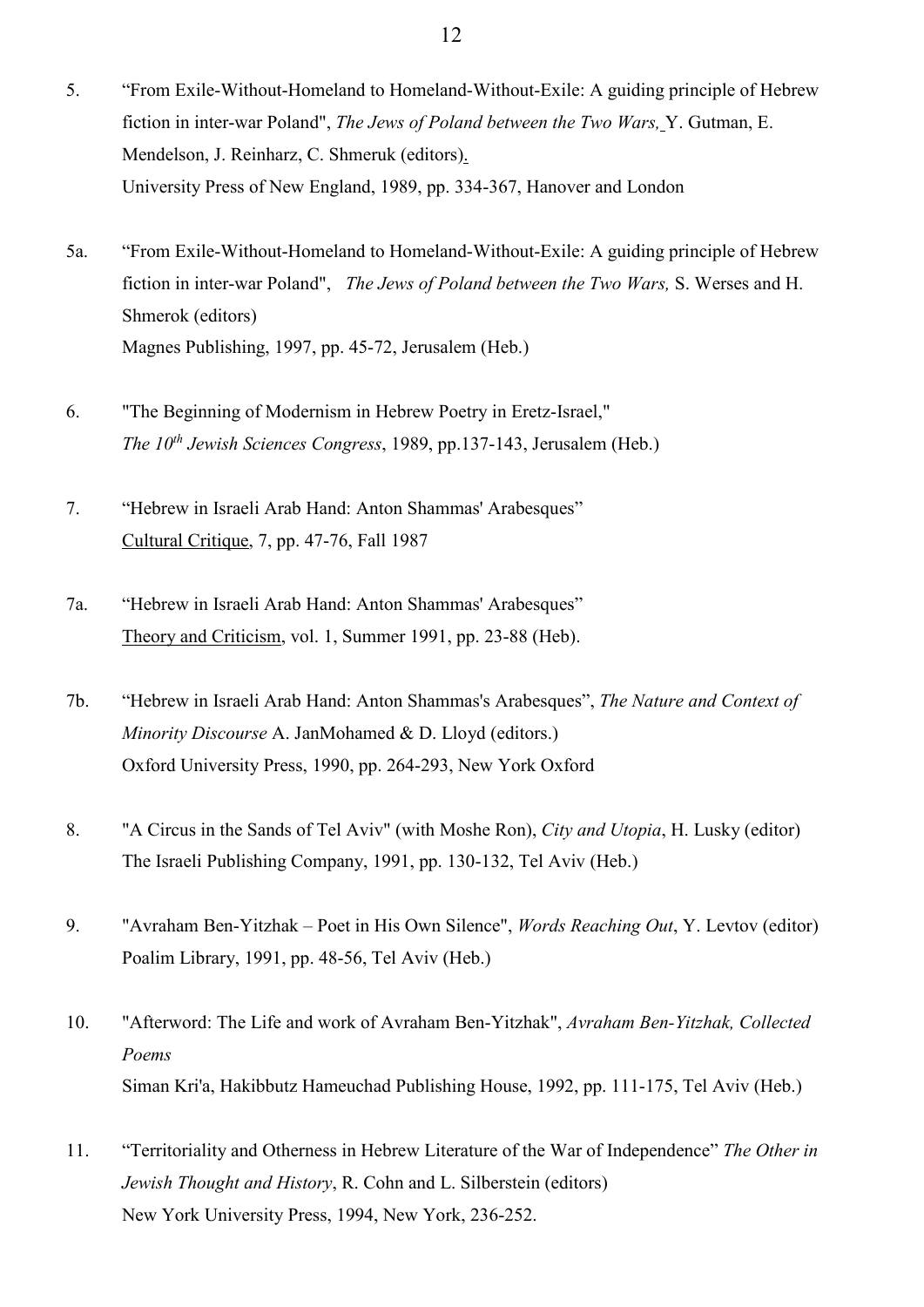- 12. "A Man of Two Trades: Afterward", *Shlomo Zemach – Diaries* Edited with Ada Zemach, Am-Oved Publishing House, 1996, pp. 319-341, Tel Aviv (Heb.)
- 13. "A Longing For Utopia: The Poetry of U.Z. Greenberg", *The Challenge of Independence – Ideological and Cultural Aspects of Israel's First Decade*, M. Bar-On (editor) Yad Ben-Zvi Publishing, 1998, pp. 375-401, Jerusalem (Heb.)
- 14. "But This Is Here! Hebrew Poetry and National History in Eretz Israel of the 1940's", *Zionism and the Return to History*, S.N. Eisenstadt and M. Lisak (editors) Yad Ben-Zvi Publishing, 1998, pp. 464-479, Jerusalem (Heb.)
- 15. "Israeli Literature on the War of 1967", *Fifty to Forty Eight*, Adi Ophir (editor) The Van-Leer Institute & Hakibbutz Hameuchad Publishing House, 1999, pp. 179-184, Tel Aviv and Jerusalem, (Heb.)
- 16. "Shabtai and Zohar's Big Eyes" (with Moshe Ron), *Fictive Gazes: on Israeli Cinema* N. Gretz, O. Lubin, J. Ne'eman (editors) Open University Press, 1998, pp. 361-380, Tel Aviv (Heb.)
- 17. "The Shoemaker Who Started Baking Cakes: Afterword", *Ze'ev Jabotinsky: Diana and Other Stories*, Batia Gur (editor) Am-Oved Publishers, 1998, pp. 97-109, Tel Aviv (Heb.)
- 18. "Afterword*" 50 Israeli Short Stories* with Moshe Ron, The New Library, Hakibbutz Hameuchad Publishing House, 1999, Tel Aviv, (Heb.)
- 19. "Gender, Body, and the National Subject: Israeli Women's Poetry in the War of Independence" Theory and Criticism, vol. 7, 1996, pp. 23-88, (Heb.)
- 19a "Gender, Body, and the National Subject: Israeli Women's Poetry in the War of Independence," *The Military and Militarism in Israeli Society*, E. Feder and E. Ben-Ari (editors) State University of NewYork Press, 1999, pp. 260-225, New York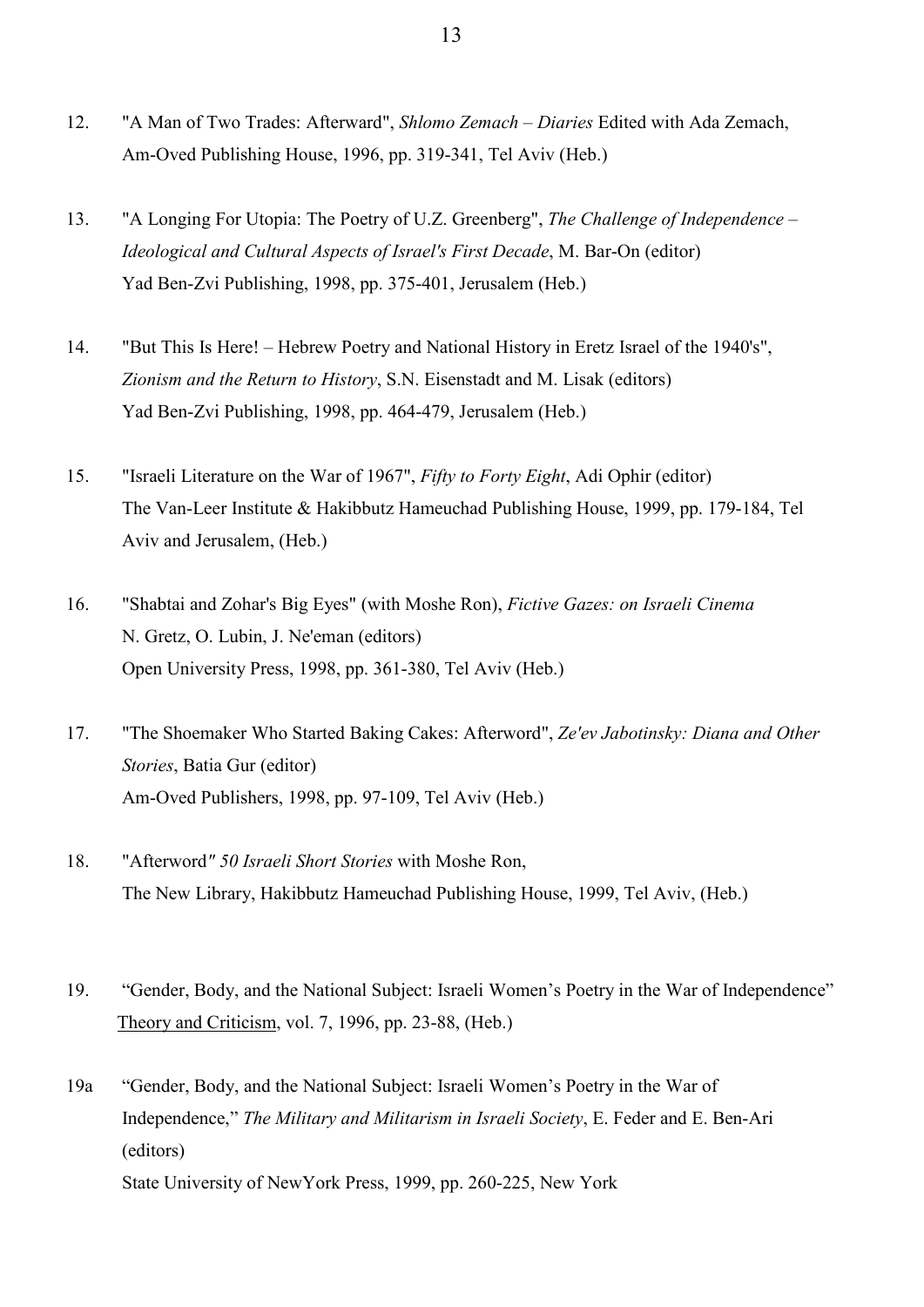- 20. "Mapping Literary Spaces: Territory and Violence in Israeli Literature", *Mapping Jewish Identities*, Laurence Silberstein (editor) NewYork University Press, 2000, pp. 201-219, New York
- 21. "They Shall Dwell at the Haven of the Sea: Mapping Mizrachi Literary Spaces", Theory and Criticism, 16, Spring 2000, pp.181-195 (Heb.)
- 21a. "They Shall Dwell at the Haven of the Sea: Mapping Mizrachi Literary Spaces", *Space, Land, Home*, Y. Shenhav (editor) The Van-Leer Institute & Hakibbutz Hameuchad Publishing House, 2003, pp. 199-213, Tel Aviv and Jerusalem (Heb.)
- 21b. 'We have not Arrived from the Sea': A Mizrahi Literary Geography", Social Identities, Vol. 10, No. 1, 2004.
- 21c. "They Shall Dwell at the Haven of the Sea: Mapping Mizrachi Literary Spaces", Expanded version, Studies in Israeli Society and Culture, Feb. 2010, pp. 31-51 (Heb.)
- 22. "The Song Is Over: Lea Goldberg Writing Poems of War", *Rendezvous with a Poet* R. Kartun-Blum and A. Weisman (Editors) Hebrew University with Sifriat Poalim Publishing House, 2000, pp. 116-134, Tel Aviv (Heb.)
- 23. "Singing the Glory of the Thug: Esthetics, Poetics, Politics and Violence in U.Z. Greenberg's Poetry in the 1930's", *Measure and Character – The Poetry of U.Z. Greenberg*, H. Wiess, L. Guri, A. Lipsker and Y. Friedlander (Editors) Bar-Illan University Press, 2000, pp. 263-296, Tel Aviv (Heb.)
- 24. "The Zionist Ocean: Symbolism and Nationality in Modernist Hebrew Poetry", *An Overcoat for Benjamin: Papers on literature for Benjamin Harshav on His seventieth Birthday, Vol. 2,* Z. Ben-Porat (Editor) The Porter Institute for Poetics and Semiotics, Tel Aviv University, Hakibutz Hameuchad Publishing House, 2001, pp. 13-35, Tel Aviv (Heb.)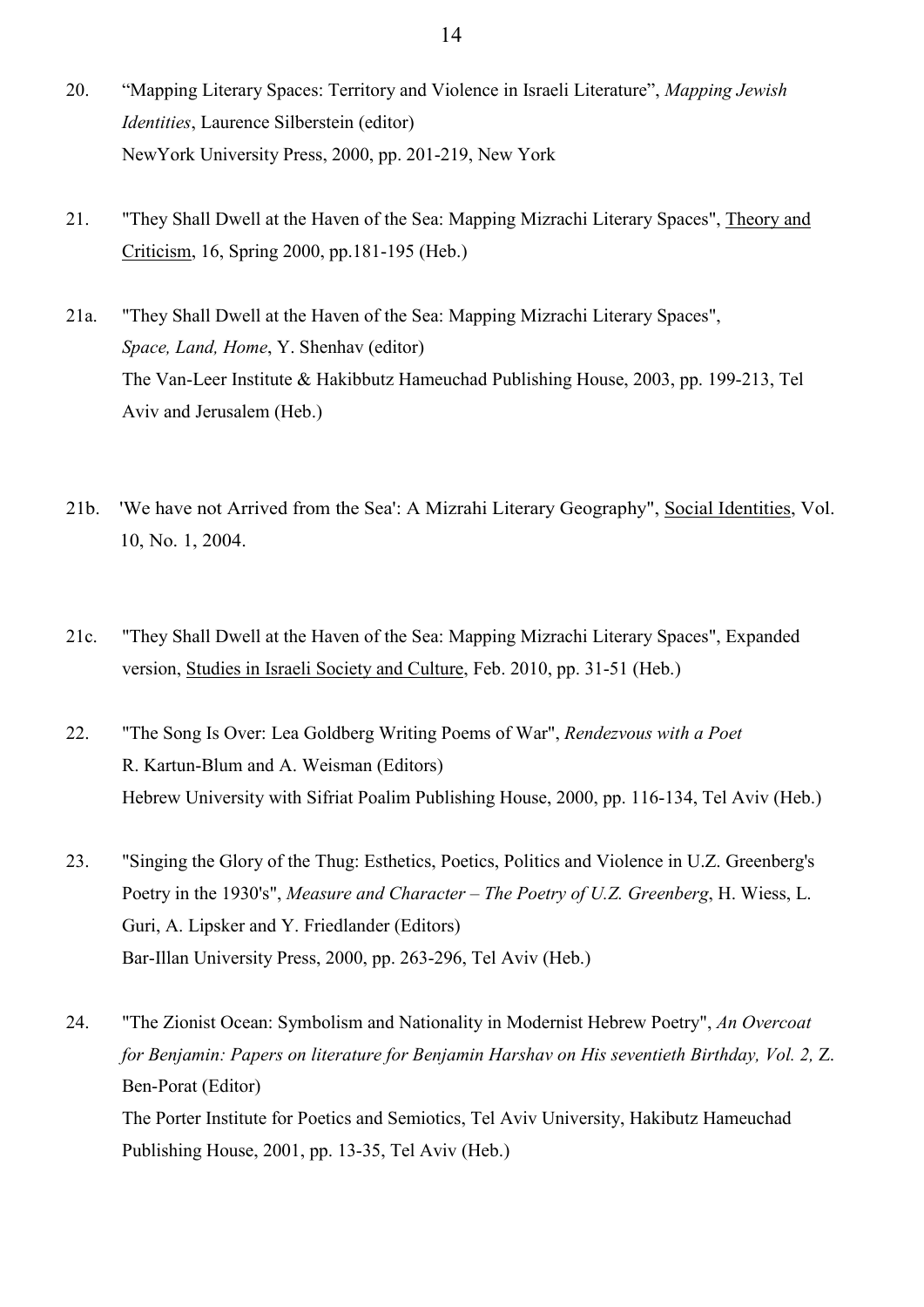- 25. "Regarding the Israeli Intellectual", *Real Time – Al-Aqsa Intifada and the Israeli Left*, A. Ophir (Editor) Keter Publishing House, 2001, pp. 191-195, Jerusalem (Heb.)
- 26. "'Beito Shel Adam' by U. Z. Greenberg", *Readings in Hebrew Literature*, Alan Mintz (Editor) New England University Press, 2002, pp. 154-157
- 27. "Poems to the Ghetto: The Poetry of Yocheved Bat-Miriam in Tel Aviv", *Gender Reading of the New Women in Zionism,* G. Hasan-Rokem, R. Krak and M. Shilo (Editors) Yad Ben-Zvi Publishing, 2001, pp. 383-397, Jerusalem (Heb.)
- 27a. "Poems to the Ghetto: The Poetry of Yocheved Bat-Miriam in the 1940s" *Jewish Women in Pre-state Israel, Life History, Politics and Culture* Edited by R. Kark, M. Shilo, and G Hasan-Rokem (Editors) Brendeis University Press, Waltham, Mass, Published by University Press of New England, 2009, pp. 268-276, Hanover and London
- 28. "Between Story and Map: Simon Ballas and the Constitution of National Identity in Israeli Literature of the 1960's", *Zion and Zionism Among Sephardi and Oriental Jews,* Z. Harvey, G. Hasan-Rokem, H. Saadoun and A. Shiloach (Editors) Misgav Yerushalayim Publishing, 2002, pp. 561-574, Jerusalem (Heb.)
- 29. "Forward: Postmodernism and Dialectics" (with Moshe Ron), *Fredrick Jameson: Postmodernism and Dialectics – The Cultural Illogic of Late Capitalism* Resling, 2002, pp. 5-12, Tel Aviv (Heb.)
- 30. "Afterword: The Halo of Refusal" *Avraham Ben Yitzhak Collected Poems*, Ibis Editions, 2003, pp. 67-87, Jerusalem
- 31. "An Arab-Jewish Author: Afterwards", *Shimon Ballas, Tel Aviv East, Trilogy* Siman Kri'a, Hakibbutz Hameuchad Publishing House, 2003, pp. 517-527, Tel Aviv (Heb.)
- 32. "Readings a Poem by Itzhak Laor", *Modern Hebrew Poem Itself* A. Hirshfeld (Editor) Wayne University Press, 2003, pp. 283-285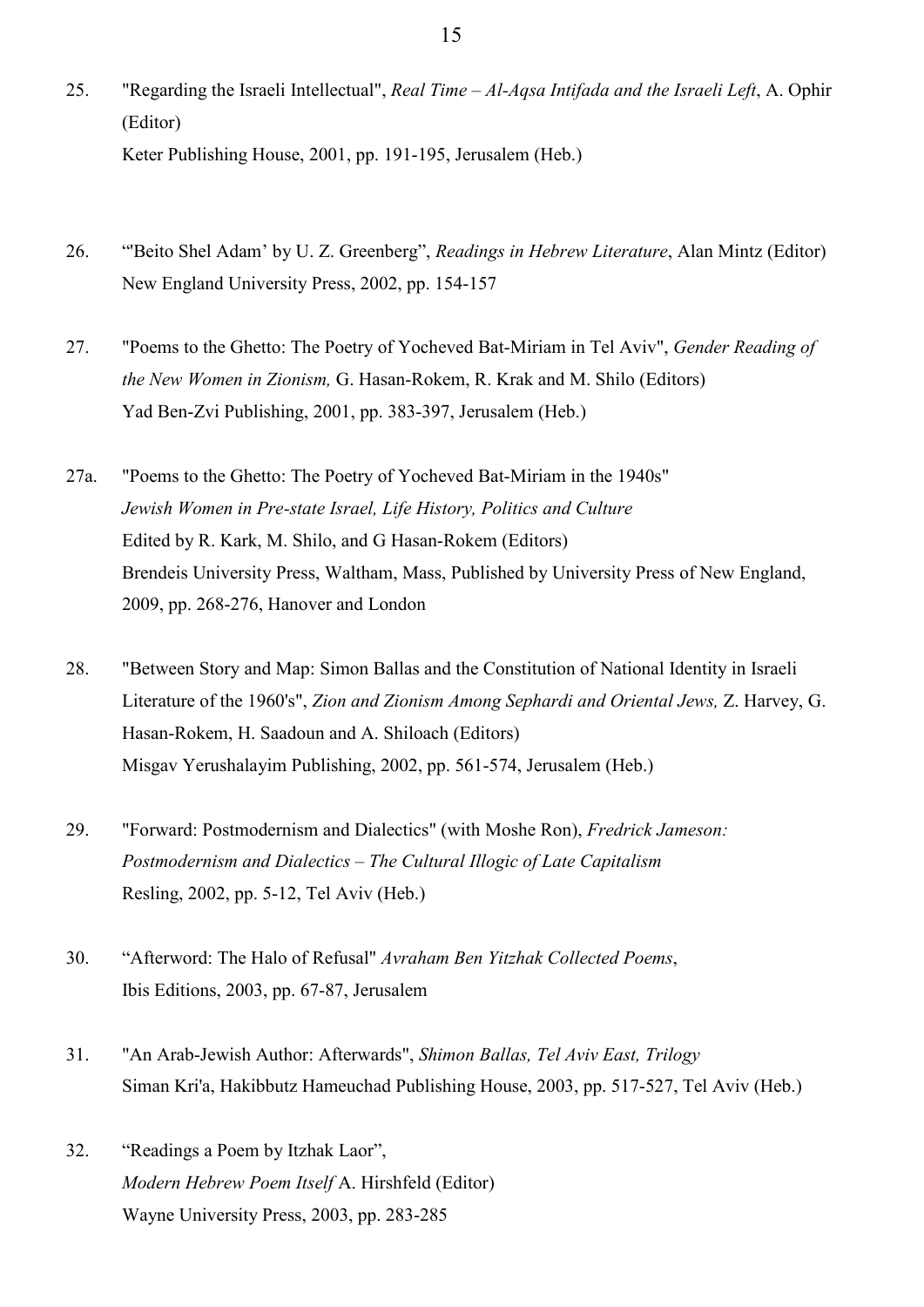- 33. "The Kinneret: The sanctity of place and nation", *Maelstorm of Identities: A Critical Look at religion and secularity in Israel*, Y. Yonah and Y. Goodman (Editors) The Van-Leer Institute & Hakibbutz Hameuchad Publishing House, 2004, pp. 74-107, Tel Aviv and Jerusalem (Heb.)
- 33a. "The Kinneret: The sanctity of place and nation", Modern Jewish Studies, Vol. 6, No. 2, July 2007
- 34. "Trends in Post Colonial Studies" (With Y. Shenhav), *Coloniality and the Postcolonial Condition: Implications for Israeli Society*, Y Shenhav (Editor) The Van-Leer Institute & Hakibbutz Hameuchad Publishing House, 2004, pp. 189-200, Tel Aviv and Jerusalem (Heb.)
- 35. "Map of Sand: From Hebrew literature to Israeli Literature", *Coloniality and the Postcolonial Condition: Implications for Israeli Society*, Y Shenhav (Editor) The Van-Leer Institute & Hakibbutz Hameuchad Publishing House, 2004, pp. 414-437, Tel Aviv and Jerusalem (Heb.)
- 36. "'Our Poetry is Like and Orange Grove', Anthologies of Hebrew Poetry in Erets Yisrael", Prooftexts, Vol. 17, No. 2, 1997, pp. 199-225
- 36a. "'Our Poetry is Like and Orange Grove', Anthologies of Hebrew Poetry in Erets Yisrael", Mikan: Journal of Hebrew Literary Studies, vol. 1, May 2000, pp. 64-84 (Heb.)
- 36b. "'Our Poetry is Like an Orange Grove': Anthologies of Hebrew Poetry in Eretz Yisrael", *The Anthology in Jewish Literature*, D. Stern (Editor) Oxford University Press, 2004, pp. 281-303, Oxford
- 37. "A Jew Converted to Islam is Always Suspect", *Simon Ballas – The Other One* Hakibbutz Hameuchad Publishing House, 2005, pp. 165-172, Tel Aviv (Heb.)
- 38. " 'Let Them Have Entertainers and They Will Rest In Peace'", *Occupation and Refusal*, I. Menuchin editor, November Books, 2006, pp. 34-48 (Heb.)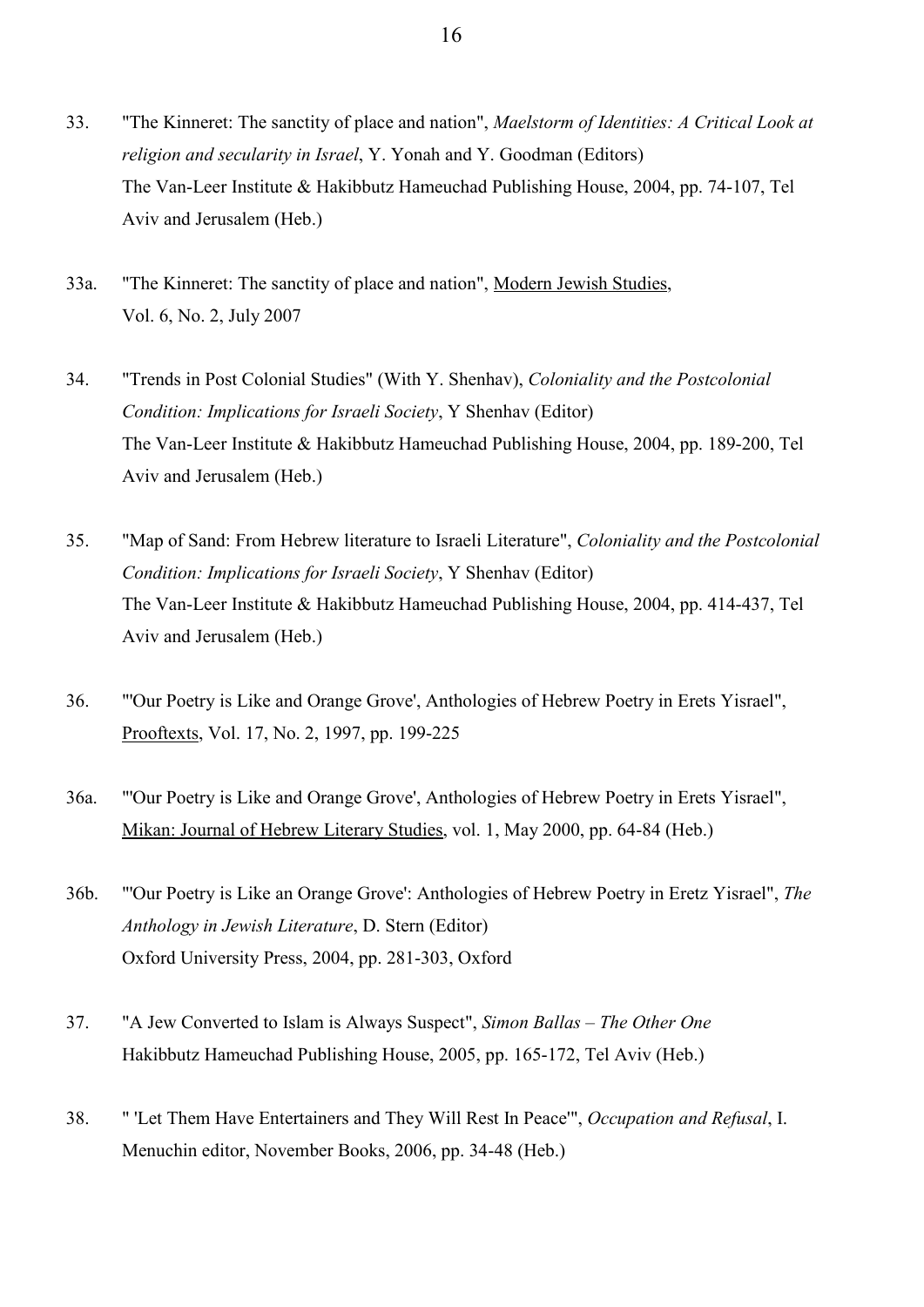- 38a. " 'Let Them Have Entertainers and They Will Rest In Peace', Israeli Fiction and Occupation", Alpayim (2000), 25, 2003, pp. 155-169
- 38b. "'Let Them Have Entertainers and They Will Rest In Peace' Israeli Fiction and Occupation", Tikkun, January/February 2003, pp. 63-68
- 39. "Post-colonialism" (With Y. Shenhav), *In/Equality*, N. Berkovitch and U. Ram (Editors) Ben-Gurion University Press, 2006 (Heb.)
- 40. "'Beautiful Motherland of Death': Uri Zvi Greenberg's Radical Lament on the Destruction of European Jewry", *Rechovot Ha-Nahar by Uri Zvi Greenberg: Studies and Documents*, A. Lipsker, T. Wolf-Monzon (Editors) Bar-Ilan University Press, 2007, pp. 241-256
- 41. "Tur Malka", *U.Z. Greenberg Studies*, editor Hannan Hever Mossad Bialik Publishing, 2008, pp. 148-165, Jerusalem (Heb.)
- 42. "The Poetry of the Cement", *Cement Poetry*, catalogue, G. Dolev (Editor), Curator: Y. Metzkel The Eretz Israel Museum, 2008, pp. 26-43, Tel Aviv (Heb.)
- 43. "The beginning of Modern Hebrew poetry in the Land of Israel", *Times of Change: Jewish Literatures in the Modern Era, Essays in the Honor of Dan Miron*, G. Nevo M. Arbell and M. Gluzman, (Editors) Ben-Gurion University Press, 2008, pp. 209-231 (Heb.)
- 43a. "The Beginning of Poetry in Eretz Israel", *Jewish Literature and History, an Interdisciplinary Conversation,* E.r. Adler and S. E. Gelen (Editors) University Press of Maryland, 2008, pp. 153-176
- 44.. "Rebellion in Writing: Yosef Haim Brenner and the 1905 Revolution", *The Revolution of 1905 and Russia's Jews*, S. Hoffman and E. Mendelsohn (Editors) University of Pennsylvania Press, 2008, pp. 152-178
- 45. "Seeing and Awe: Literature and Ethnography in the Work of Y. Burla", *Citizenship Gaps: Migration, Fertility and Identity in Israel*, Y. Yonah and A. Kemp (Editors)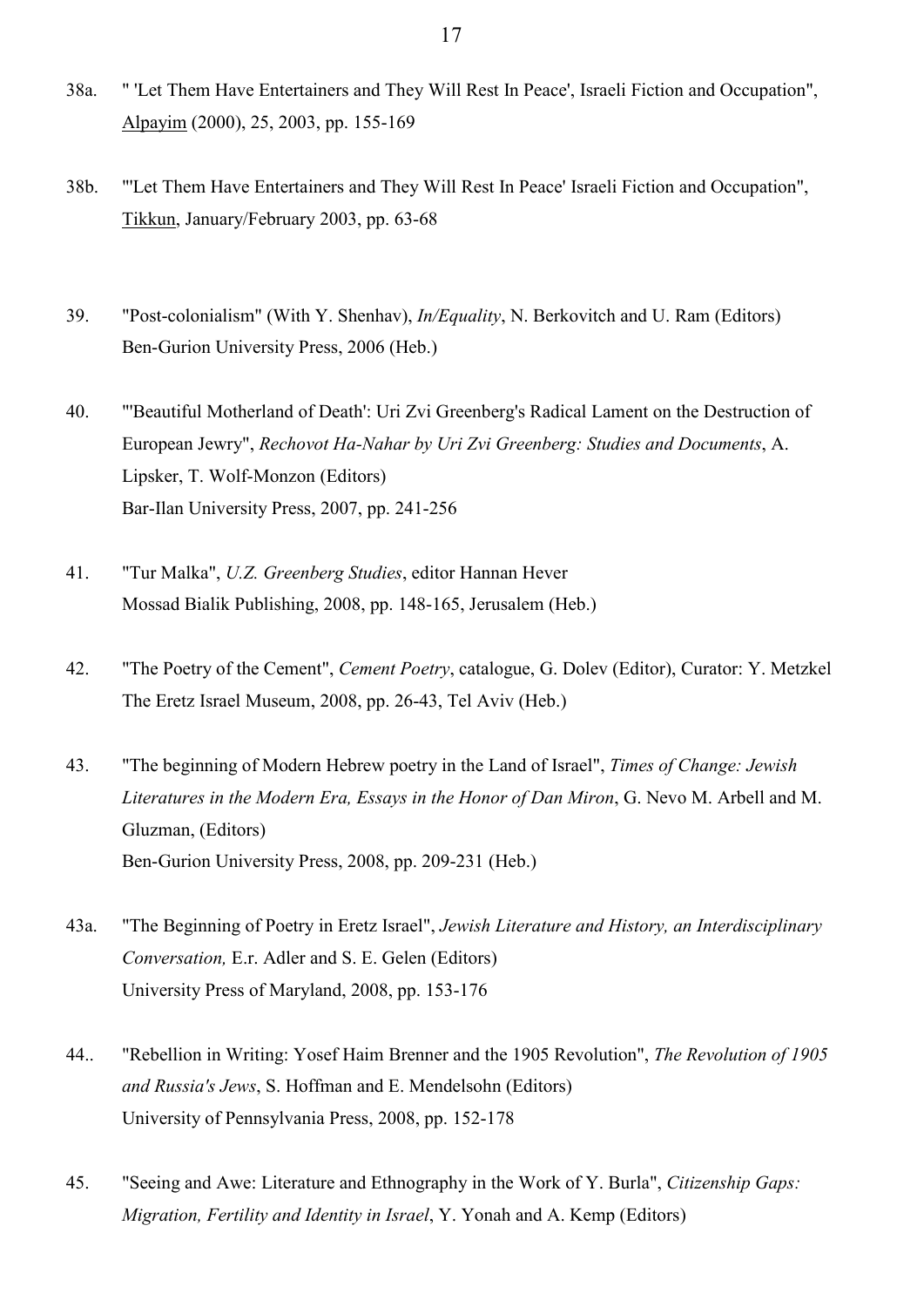The Van-Leer Institute & Hakibbutz Hameuchad Publishing House, 2008, pp. 241-263, Tel Aviv and Jerusalem (Heb.)

- 46. "Race and Color in Israeli Literature", *Racism in Israel,* Y. Shenhav and Y. Yonah (Editors) The Van-Leer Institute & Hakibbutz Hameuchad Publishing House, 2008, pp. 119-129, Tel Aviv and Jerusalem (Heb.)
- 47. "'And Where is Tur Malka': On the Fate of a Book of Poems", *Uri Zvi Greenberg, Studies* Mossad Bialik Publishing, 2008, pp. 148-165, Jerusalem (Heb.)
- 47a. "'And Where is Tur Malka' On the Fate of a Book of Poems" Prooftexts, Vol 27, Number 1, Winter 2007
- 48. "The Beginning of Poetry in Eretz Israel", *Jewish Literature and History, An Interdisciplinary Conversation*, E. R. Adler & S. E. Jehlen (Editors) University Press of Maryland, 2008, pp. 153-176.
- 49. "Natan Alterman and the Boundries of Secularism: On "Songs of Emptiness", *God will not Stand Still; Jewish Modernity and Political Theology*, C. Schmidt (Editor), E. Schonfeld (Coeditor) The Van-Leer Institute & Hakibbutz Hameuchad Publishing House, 2009, Tel Aviv and Jerusalem, pp. 245-253 (Heb.)
- 50. "Natan Alterman During the Holocaust", *When Disaster comes From Afar, Leading Personalities in the Land of Israel Confront Nazism and the Holocaust 1933-1948*, D. Porat (Editor), A Halamish (Associate Editor) Yad Ben-Zvi Publishing, 2009, pp. 48-84, Jerusalem (Heb.)
- 51. "I Walk on a Large Burn Space and Place in the Poem "Great Fear and a Moon'", *Man and Earth,* catalogue, E. Manof (Editor) Museum on the Seam, May 2009, pp. 77-84, Jerusalem (Heb.)
- 52. "'I've Come to Terms with My People's Fragment': Afterward", *Yitzhak Shalev – Poem of the Passing Time,* M. Shalev, R. Shir, T. Shalev (Editors) Am Oved Publishing, 2009, pp. 235-257, Tel Aviv (Heb.)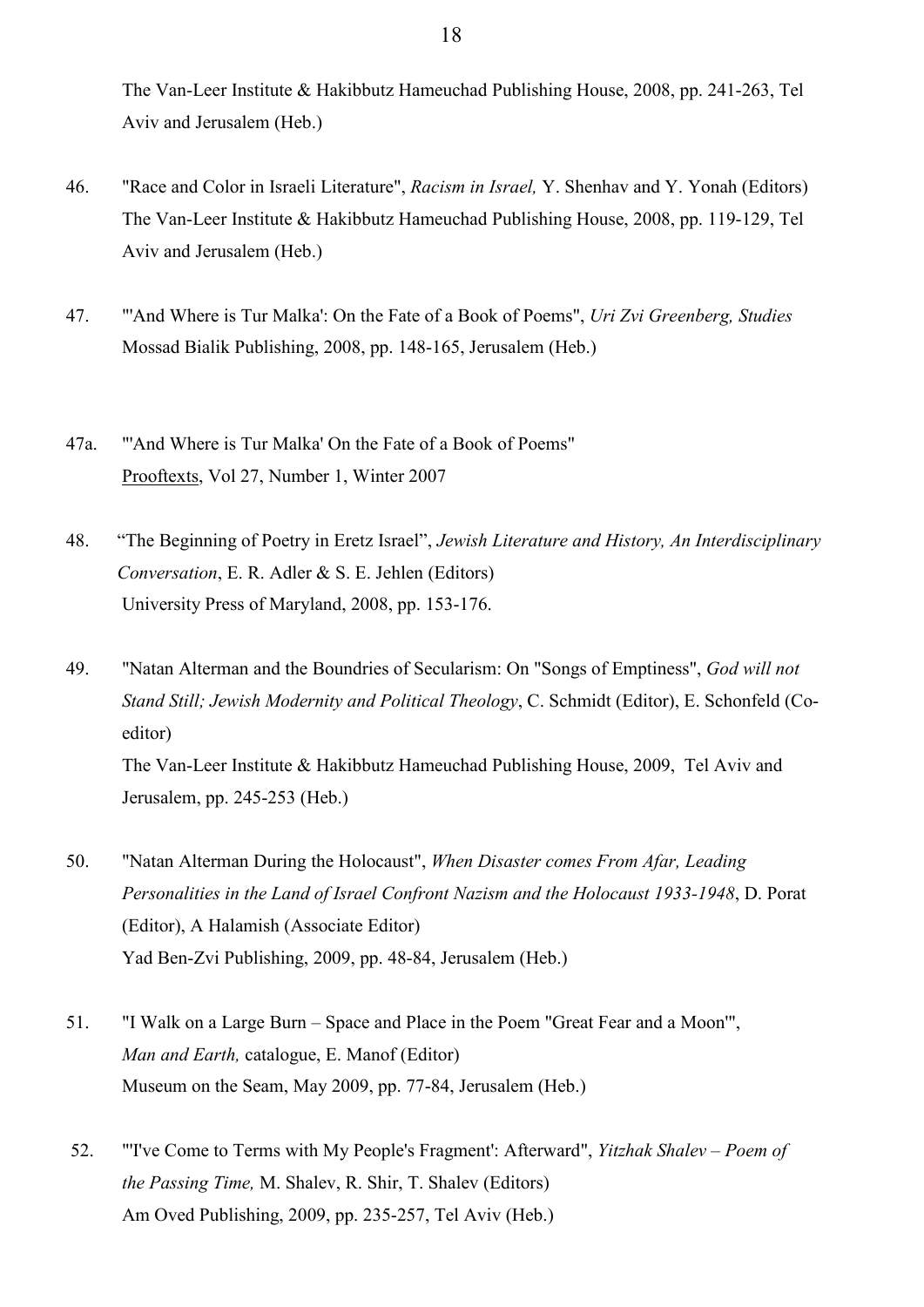- 53. "Nathan Alterman Poetry about Concrete", (ed. Yehudit Mezkel) *The Poetry of the Concrete*, Tel Aviv Museum, 2009, pp. 26-43 (Heb.)
- 54. "Do Not Fear Not Telling in Gat: Afterward", *Tell not in Gat – The Naqba in Hebrew Poetry 1948-1958* Pardess Press, Zochrot, 2010, Tel Aviv (Heb.)
- 55. "Modernism, Race and Being Israeli in Amalia Carmon's "And the Moon in Ayalon'", *Israeli Modernism or Modernism in Israel*, O. Heilbonner and M. Levin (Editor) Resling Publishing, 2010, pp. 281-302, Tel Aviv (Heb.)
- 56. "Carving P-A-L-E-S-T-I-N-E in Hebrew: Afterward", *To Jaffa,* by Ayman Sikseck Yedioth Acharonot Publishing, 2010, Tel Aviv (Heb.)
- 57. "Yaffo city of its Body Haunts Krasnystaw town foreseeing of its flesh", *Avot Yeshurun*, L. Lachman (Editor) Hakibbutz Hameuchad Publishing House, 2011, pp. 55-68, Tel Aviv (Heb.)
- 58. "Jerusalem, Theology and social Class: Moshe Shamir's Historical Novel, The King of Flesh and Blood," *Polish and Hebrew Literature and National Identity*, Alina Mokisak and Shoshana Ronen (Editors), Elipsa: Warsaw, 2011, pp. 236-250.
- 59. "Alone with the Poems", *50 Years of Study of Dalia Rabikovitch's Writing*s, Hamutal Tsamir and Tamar S. Hess (eds.), Hakibutz Hameuhad, 2011, pp, 470-497.
- 60. Hannan Hever and Yehuda Shenhav, "Arab-Jews, a Genealogy of a Concept", *Peamim*, special issue A. Bar-Levav, M. Frenkel, Y. Adiel (eds.), *The Arab-Jews*, No. 127-147, 2011.
- 61. "Brenner reads Yalag", *Studies in Hebrew Literature in Honor of Menachem Brinker* (eds.), Iris Parush, Hana Soker-Shwager, Hamutal Tzamir, Carmel Publishing House, Jerusalem, 2011, pp. 533-545.
- 62. "Afterword", *Zalmam Shneor, Selected Poems*, (ed.), Keshev, Tel-Aviv, 2011, pp. 123-151.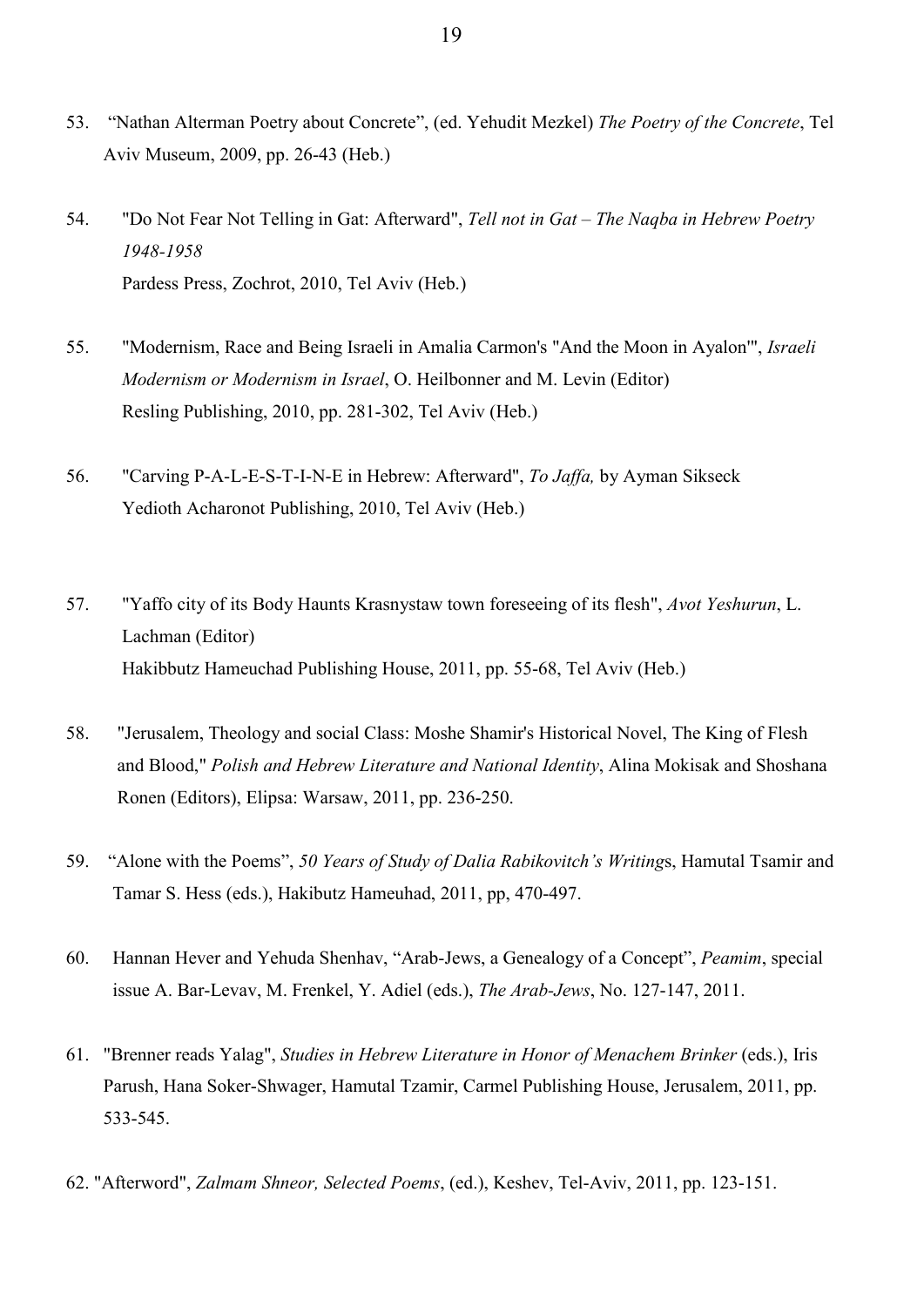- 63. "Avot Yeshurun and Yitzhak Laor in the First Lebanon War", *How does it read – Avot Yeshurun*, (ed.) Lilach Lachman, Hakibutz HaMeuhad, Tel Aviv, 2011, pp. 55-68.
- 64. "Afterword", *Avraham Huss Collected Poetry*, Keshev Publishing House, 2012, Tel-Aviv, pp. 224- 240 (Heb.)
- 65. "Political Theology in U. Z. Greenberg Poetry", (eds.) Michael Gluzman and Orly Lubin,  *Festschrift for Zive Ben-Porat*, Hakibutz Ha-Mehuad, Porter Institute Tel Aviv University, 2012, pp. 207-214.
- 66. "Rebellion in Writing: Yosef Haim Brenner and the 1905 Revolution", *The Revolution of 1905 and Russia's Jews*, (eds.) Stefani Hoffman and Ezra Mendelson, University of Pennsylvania Press: Philadephia, 2012, pp. 152-173.
- 66. "'Deportation Does not Solve Anything' on 'Khirbet Khizeh' by S. Yizhar", *Textures, Culture, Literature, Folklore, for Galit Hasan-Rokem,* eds. H. Salamon and A. Shinan, Vol 2, 2013, pp. 601-614*.*
- 67. "The Crisis of Responsibility in S. Yizhar's The Prisoner", *Captives*, ed. Merav Mack, The Van Leer Jerusalem Institute, Zalman Shazar Center, Jerusalem, 2014, pp. 347-367.
- 68. "Theology and Social Status in Moshe Shamir's 'King of Flesh and Blood'", *Literature and Class*, Hannan Hever and Amir Benbaji (Editors) The Van-Leer Institute & Hakibbutz Hameuchad Publishing House, 2014, Tel Aviv and Jerusalem (Heb.), pp. 167-203.
- 69. (with Amir Babnaji), "Introduction: Literary and Literary Criticism", *Literature and Class*, *Towards a Political Historiography of Modern Hebrew Literature*, Hannan Hever and Amir Banbaji (Editors), The Van-Leer Institute & Hakibbutz Hameuchad Publishing House, 2014, Tel Aviv and Jerusalem, (Heb.), pp. 12-101.
- 70. "The Trauma of Immigration in 'Iya' by Shimon Ballas", *Political Education: An Anthology*, Nir Michali (ed.), 2014, Hakibutz Hamehuhad, Mofet, Tel Aviv, pp. 177-209.
- 71. "Afterwards", Yonit Naaman, *Pining for the Tree Tops* (Poems), 2015, Hakibutz Hameuhad and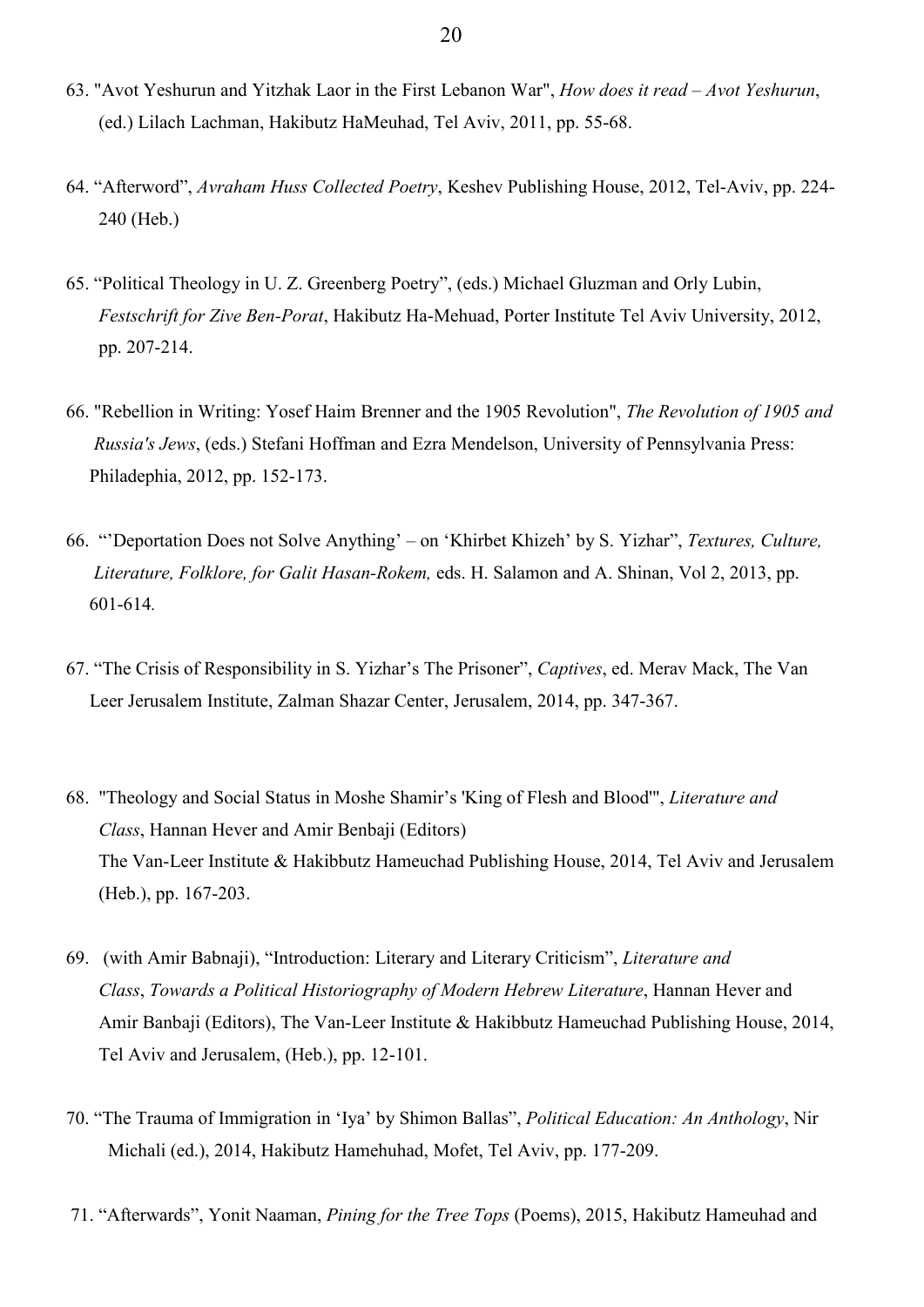- 72. "Writing a Hasidic Tale under the Russian Empire: The Case of Yaakov Keidaner" *Zionism and the Empires*, Yehuda Shenhav (ed.), 2015, Van Leer Institute, Jerusalem (Heb.), pp. 110-136.
- 72. " The Nakba and The Holocaust: 'The Gaze Directly into One Another's Face'", *The Holocauat and the Nakba: Memory, National Identity and Jewish-Arab Partnership* (eds.), Bashir Bashir and Amos Goldberg, 2015, Van Leer Institute and Hakkibutz Hameuchad Publishing House, (Hebrew) pp. 53-88.
- 73. "Between Literature of a Tribe and Literature of a Nation: Asher Barash and the Hebrew Literature between Diaspora and Homeland", *Israelies Diasporas, Homeland and Exile in the Israeli Discourse*, Ofer Schiff (ed.), Ben Gurion Institute, Ben Gurion University, 2015, pp. 52-82.
- 74. "The Politics of the Hebrew Hassidic Tale in Russian Empire, The Case of Yaakov Keidaner",  *Languages of Modern Jewish Cultures, Comparative Perspectives*, (eds.) Joshua L. Miller and Anita Norich, University of Michigan Press, 2016, pp. 275-278.
- 75. "Trauma and Responsibility in Nathan Alterman's 'War of Cities'" *Ttauma's Omen, Israeli Studies in Identity, Memory and Representation*, (eds.) Michal Albersteinm, Nadav Davidovich, Rakefet Zllashnik, Ha-Kibutz Ha-Meuhad and Publishing House, and Bae-Ilan University Press, pp. 79-102.
- 76. "Trauma and Witnessing in Dan Pagis Literature' ", *Studies and Documents in the Poetry of Dan Pagis*, Mosad Bialik Publishung House, Jerusalem, 2016, 180-198, (Heb.).
- 77. "Love in Yaakov Steinberg Poetry", *Uzi Shavi's Festscrifrt*, Ha-Kibbutz Hameuhad Publishing House, 2016, pp. 281-196.
- 78. "Nathan Alterman (1910-1970)", *Jewish Thinkers in Modernity*," Princeton UP, 2016, pp. 499-505,
- 79. "A Moment of Degradation in the Arab-Jewish relationships" in: , *An Arabic-Hebrew Literary Space*, (eds. Hannan Hever and Mahmould Kayal), Van Leer Institute and Ha-Kibbutz Ha- Mehuhad, 2016, pp. 81-72. (Heb.)
- 80. "The Names of the Nakba", Afterward in *The Names of the Nakba* (eds. Ahmer Damsah and Yossi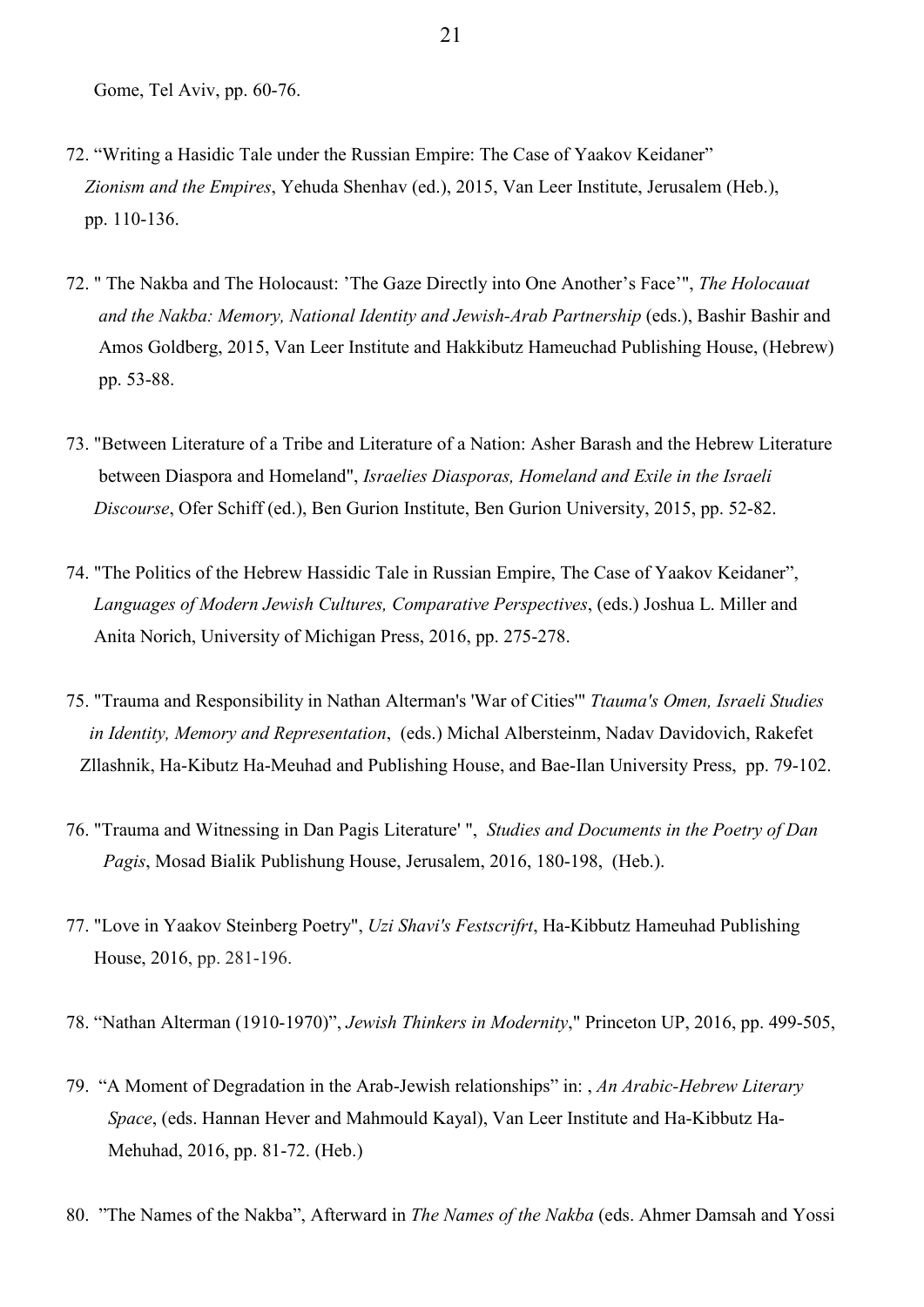- 81. "The Politics of R. Nachman from Braslav' Journey to Eretz Israel", *Maase Sipur*, 2018 Vol 4, ed. Avi Lipsker, Bar Ilan UP, Ramat Gan, 229-270.
- 82. "From Revenge to Empathy: Abba Kovner from Jewish Destruction to Palestinian Destruction",  *Nakba and Holocaust,* (eds.) Amos Goldberg and Bashir Bashir, 2018, New York: Columbia UP, pp. 275-292.
- 83. "The Political Theology of Hebrew Literature as World Literature.", in *Studies in World Literature*  (ed.) Luiza, Moreira, Suny UP..
- 83. "Buber vs. Scholem and the Figure of the Hasidic Jew: A Literary Debate between Two Political Theologies", (eds.) Shai Ginsburg, Jonatan Boyarin and Martin Land, *Jews and the Ends of Theory*, 2018, New-York: Fordham UP, pp. 225-262.

84. "A New Israeli Discourse: On the 25<sup>th</sup> Anniversary of Anton Shammas' Arabesques, "Arabic *Literature in Hebrew*, (eds. Hannan Hever, Omri Greenberg, Yftach Ashkenazi, ) , 2018, Olam Hadash, Publishing House: Tel-Aviv [53 in Scientific Articles], pp. 445-462.

85. "The Politics of Rony Somek' Poetry" (ed.) Noa Shakargee, *Studies in Rony Somek's Poetry*, Gome, 2018, Publishing House (Heb.), 31p.

### **Accepted for Publication:**

86. "Irony, Revenge, and the Nakba, in Yehuda Amichai's Early Work," (ed.) Oded Nir, *Materiality and Time of the Present in Israeli Culture,* Indiana UP.

87. "Yitzhak Erter: The Satire : Hasidut Vechochma" Avidov Lipsker's Festcshrift, pp. 89-145.

88. "Yitzhak Erter: The Satire Mozney Mishkal", Israel's Bartal's Festcshrift.

89. "Hasidism and the Nakba", Studies in 1948 Nakba, (ed.) Omer Bartov.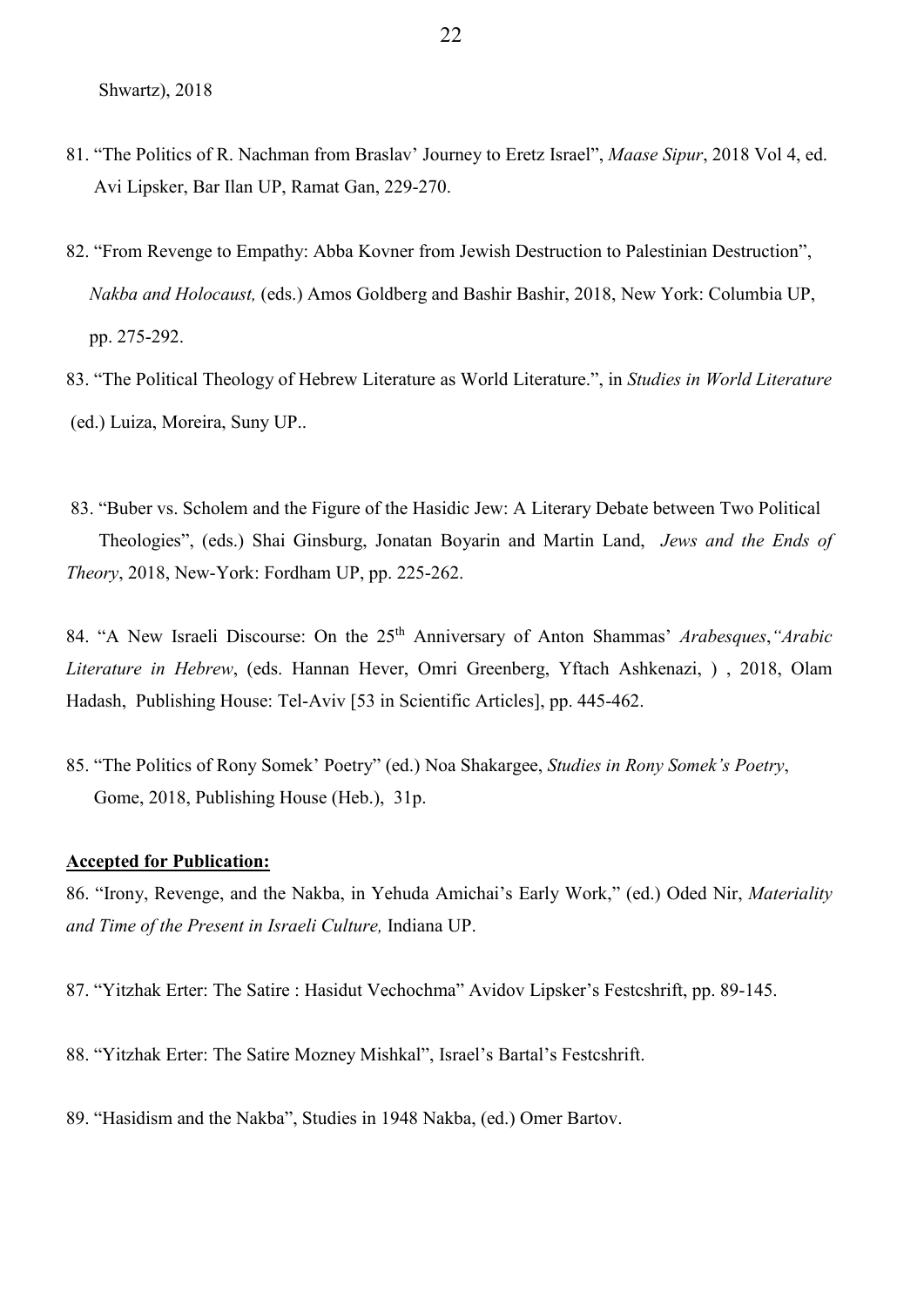### **D. Scientific Articles**

- 1. "Time of Beauty, Yaakov Fichman and The Hebrew Poetry Of the Renaisance" Jerusalem Studies in Hebrew Literature, Vol. 1, 1981, pp. 89-104 (Heb.)
- 2. "The Refusing Desert and the Ruling Iron Hand, studies in Alterman's 'Songs of Negev'" Alterman Studies, 3rd Issue, 1981, pp. 209-226 (Heb.)
- 3. "It's Beginning Will Be Wrong, Studies in the Firs Poems of Avraham Ben-Yitzhak" Siman Kri'a, 12-13, Feb. 1981, pp; 388-442 (Heb.)
- 4. "Halkin Now" Siman Kri'a, 12-13, Feb. 1981, pp. 462-473 (Heb)
- 5. "Political Poem and Politics of the Poem in the Work of Avraham Ben-Yitzhak" Jerusalem Studies in Hebrew Literature, Vol. 3, 1983, pp. 67-94 (Heb.)
- 6. "The 3rd Circle, Dov Sadan on the Growing of The Modernist Israeli Poerty" Siman Kri'a, 16-17, May 1983, pp. 574-577 (Heb.)
- 7. "Poetry and Publicism in U.Z. Greenberg's First Year in Israel" Jerusalem Studies in Hebrew Literature, Vol. 9, 1986, pp. 187-200 (Heb.)
- 8. "The Living lives and The Dying Dies Amir Gilboa and the Poems of the War of Independence" Siman Kri'a, Vol. 19, March 1986, pp. 188-192 (Heb.)
- 9. "Hebrew in Israeli Arab Hand: Anton Shamas's Arabesques" Cultural Critique, 7, Fall 1987, pp. 47-76
- 10. "The Metamorphosis of Avraham Ben-Yitzhak's 'The Lonely say' and the Beginning of Modernism" Jerusalem Studies in Hebrew Literature, Vol. 11, 1987, pp. 201-229 (Heb.)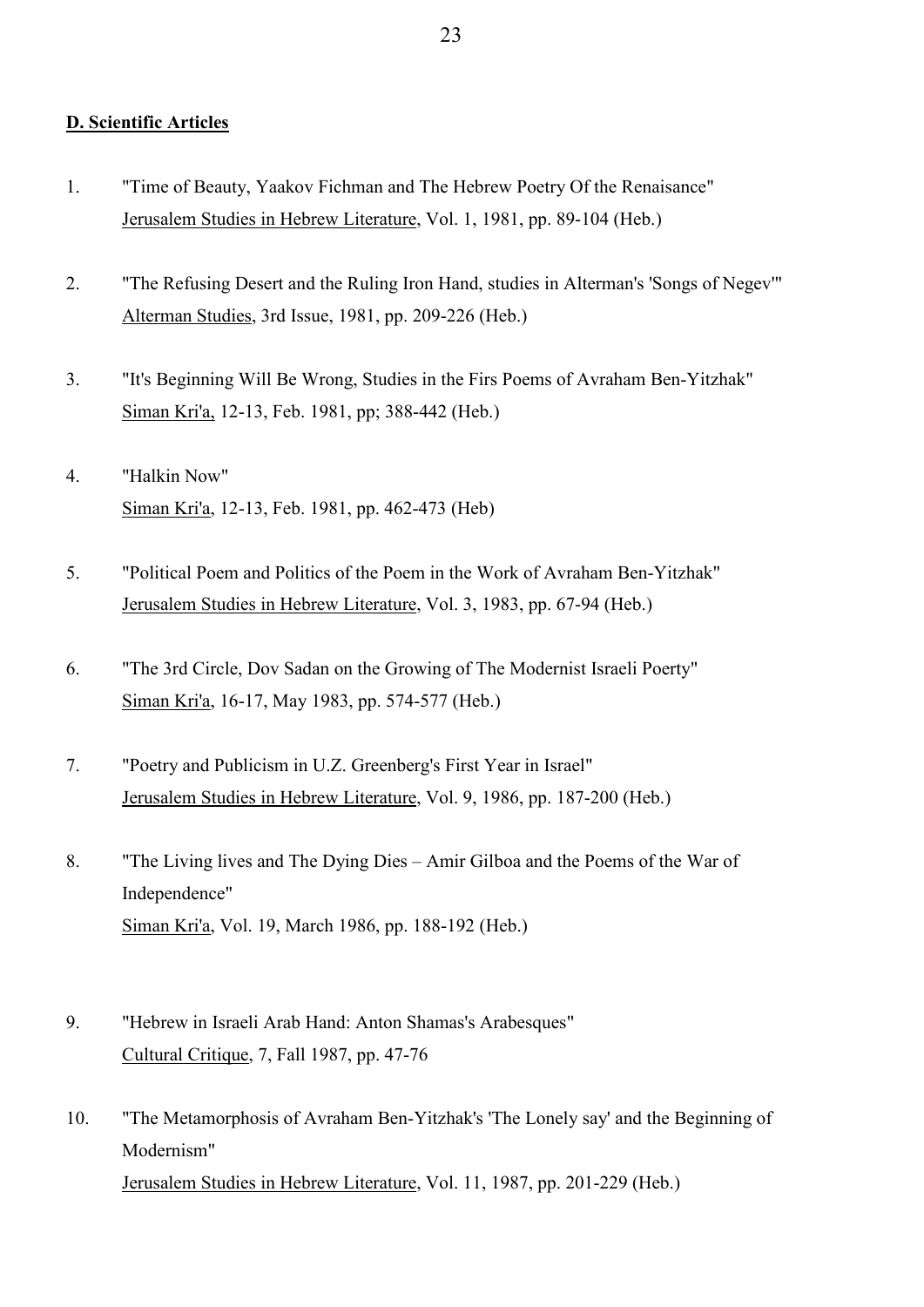- 11. "Israeli Literature's Achilles' Heel" Alpayim (2000), Vol. 1, June 1989, pp. 193-198 (Heb.)
- 11a. "Israeli Literature's Achilles' Heel" Tikkun, Vol. 4 No. 5, September/October 1989, pp. 30-33
- 12. "Israeli Fiction of the Sixties: The Majority as Minority"  *Prooftexts*, Vol. 10, May 1990, pp. 129-147.[ch. in book 7]
- 12a. "Discurso De Minoria Uma Maiora Nacional: FiccAco Israelense do Inicio Dos Anos 60" Cadernos De Lingua E Literatura Hebraica*,* Humanitas 1998, 139-162
- 12b. "Majority as a National Minority in Israeli Fiction of the 1960's" Siman Kri'a, vol. 20, May 1990, pp. 126-147 (Heb.)
- 13.. "Sandwich for a Revolutionary: On Dan Benaya Seri's Fiction" Siman Kri'a, Vol. 20. May 1990, pp.394-397 (Heb.)
- 14. "Poetry and Messianism in Palestine between the Wars" Studies in Contemporary Jewry, Vol. 7, Jonathan Frenkel (Editor), 1990, pp. 128-158
- 15. "Concealed Condolences: Origins of Modernism in Hebrew Poetry in Israel" Rooms, vol.9, Summer 1990, pp. 93-106 (Heb.)
- 16. "Representation and Ideology in the Israeli Idyll of the Second Aliya" Theory and Criticism, vol. 2, Summer 1992, pp. 53-68 (Heb.)
- 17. "Poetry and Reportage During the War of Independence" Studies in Zionism, The Yishuv and the state of Israel, vol.2, 1992, pp.427-448 (Heb.)
- 18. " Emile Habibi and The Hebrew Literature Canon" The New East Journal of Israeli Oriental Society, vol. 25, 1993, 102-114 (Heb.)
- 19. "The Struggle over the Canon of Early Twentieth Century Hebrew Literature: The Case of Galicia" Theory and Criticism, vol. 5, 1994, pp. 55-77 (Heb.)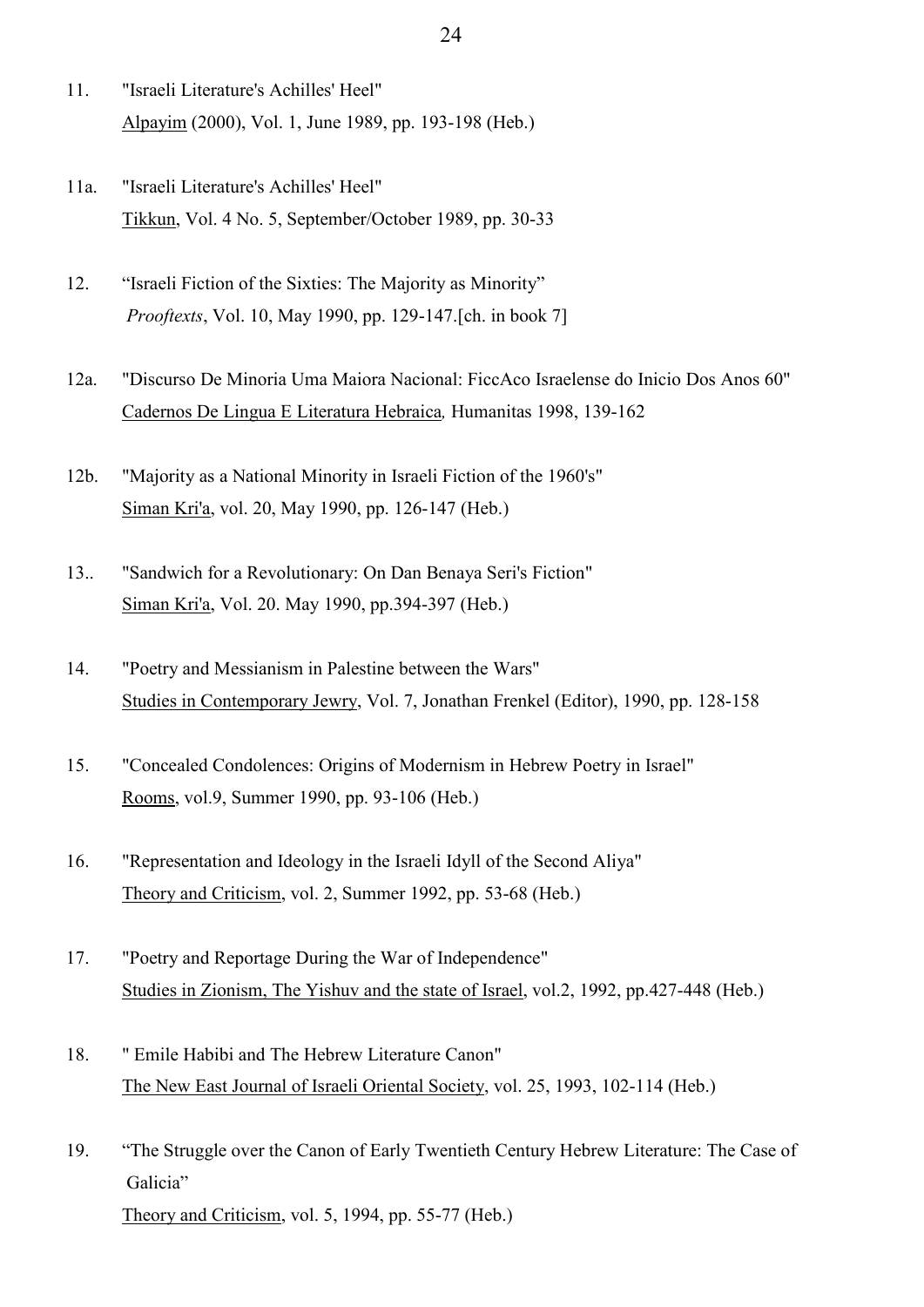- 19a.. "The Struggle over the Canon of Early Twentieth Century Hebrew Literature: The Case of Galicia" The Postmodern Interpretation to Judaism, Steven Kepnis (Editor), New-York University Press, 1996, 243-281
- 20. "Homi K. Bhabha: Theory on a Thin Wire" (With A. Ophir) Theory and Criticism, vol. 5, 1994, pp. 141-143 (Heb.)
- 21. "Nationalist Satire and Its Victims: Politics of Nationality and Minority in Israel, Agnon's *With Our Young and Old"* Studies in Zionism, The Yishuv and the state of Israel, 1995, pp. 455-472 (Heb.)
- 22. "The Other Will Arrive Tomorrow: Natan Shacham's *They Will Arrive Tomorrow*" Contemporary Theater Review, Vol. 3, 1995. Pp. 91-106.
- 23. "Private Body and Public Death: Yaacov Shabtai" Plastika, vol. 1, Summer 1997, pp. 40-43 (Heb.)
- 23a. "The Critique of the National Reading: Historical Analogy and National Allegory in Nathan Alterman's Poetry During the Holocaust", Iyunim BeTkumat Israel, Vol. 8, 1998, pp. 449-497.
- 24. "Imaginary Indigenous Community: Can'ani Literature in Israeli Culture" Israeli Sociology, vol. 2 number 1, 1999, pp. 147-166 (Heb.)
- 25. "Poetry and Politics David Ben-Gurion and U.Z. Greenberg" Alpayim, 17, 1999, pp. 222-238 (Heb.)
- 26. "Expulsion on the Festival of Freedom in H. N. Bialik's 'The Trumpet was Ashamed'" Truma, 10, 2000, pp. 59-66.
- 27. "Facing *disgrace*: Coetzee and the Israeli intellectual" Scrutiny2, Vol 7, No 1, 2002, pp. 42-46
- 28. "Map of Sand From Hebrew Literature to Israeli Literature"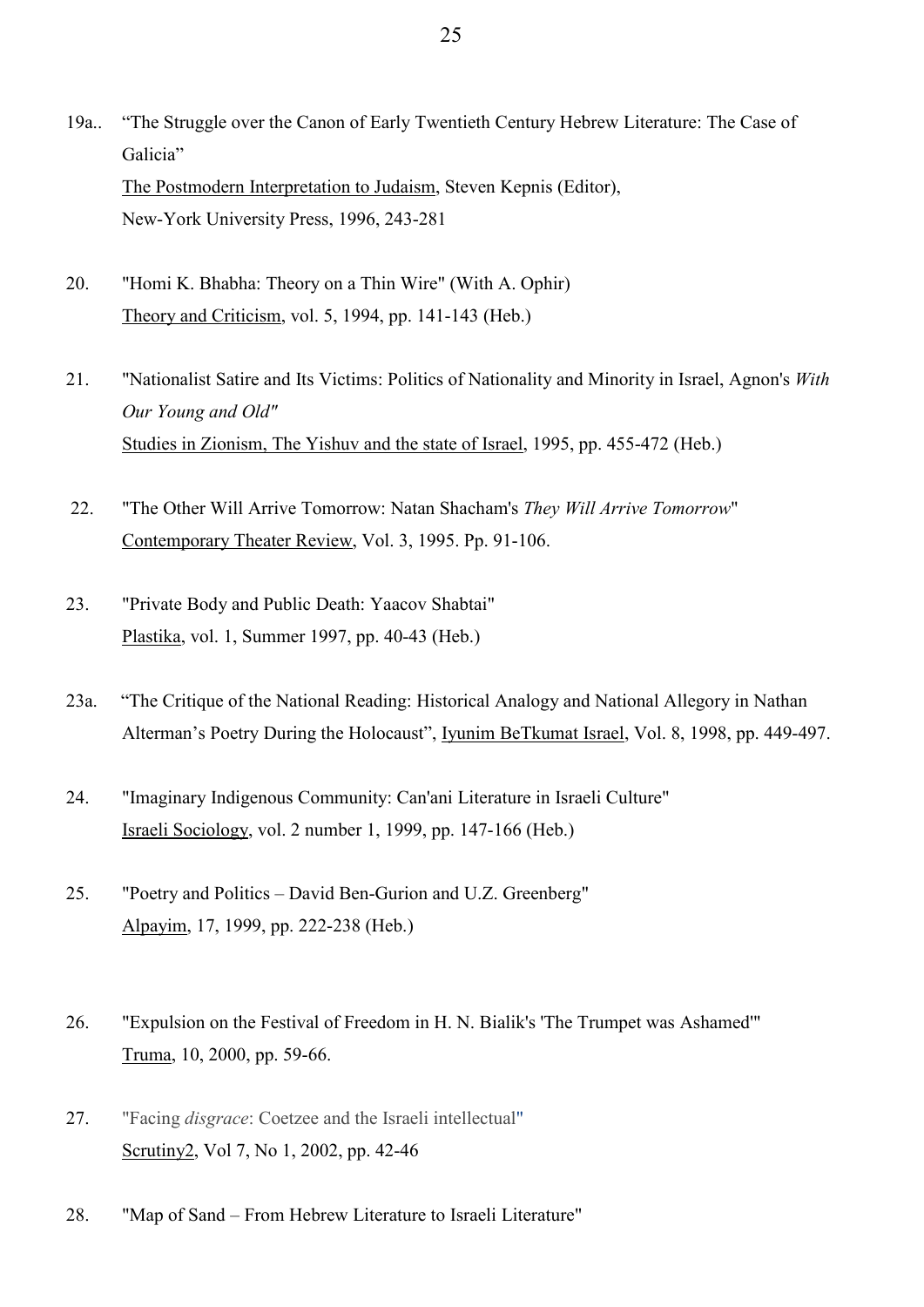Theory and Criticism, vol. 20, Spring 2002, pp. 165-190 (Heb.)

 "They Shall Dwell by the Haven of the Sea: Israeli Poetry, 1950-60" Mediterranean Historical Review [Volume 17,](http://www.tandfonline.com/loi/fmhr20?open=17#vol_17) [Issue 1,](http://www.tandfonline.com/toc/fmhr20/17/1) 2002

- 29. "The Post Colonial Gaze" (With Y. Shenhav) Theory and Criticism, vol. 20, Spring 2002, pp. 9-22 (Heb.)
- 30. "Simon Ballas: Colonialism and Mizrahiyut in Israel" (With Y. Shenhav) Theory and Criticism, vol. 20, Spring 2002, pp. 189-302 (Heb.)
- 31. "Reading a Poem by Itzhak Laor", Modern Hebrew Poem Itself, A. Hirshfeld (ed.), 2002, Wayne University Press.

32. "Yitzhak Shami: Ethnicity as an Unresolved Conflict" Tarbiz- Quarterly for Jewish Studies, vol. 73 number 1, 2003 (Heb.)

- 32a. "Yitzhak Shami: Ethnicity as an Unresolved Conflict" Shofar, vol. 24, number 2, Winter 2006, pp. 120-139
- 33. "Hebrew Poetry and The Yom Kippur War" Zmanim, 2003 (Heb.)
- 34. "Israeli Poetry in the 1950's and 60's" Jerusalem Studies in Hebrew Literature, 2004 (Heb.)
- 35. "Between Two Watermelons, on 'I Stayed in Haifa', a Film by Dalia Karpel" Documentali – Essays on Documentary Films in Israel, M. Amir (Editor), Am Oved, 2007 (Heb.)
- 36. "Yitzhak Laor", Theory and Criticism, vol. 32, Winter 2007, pp. 247-255 (Heb.)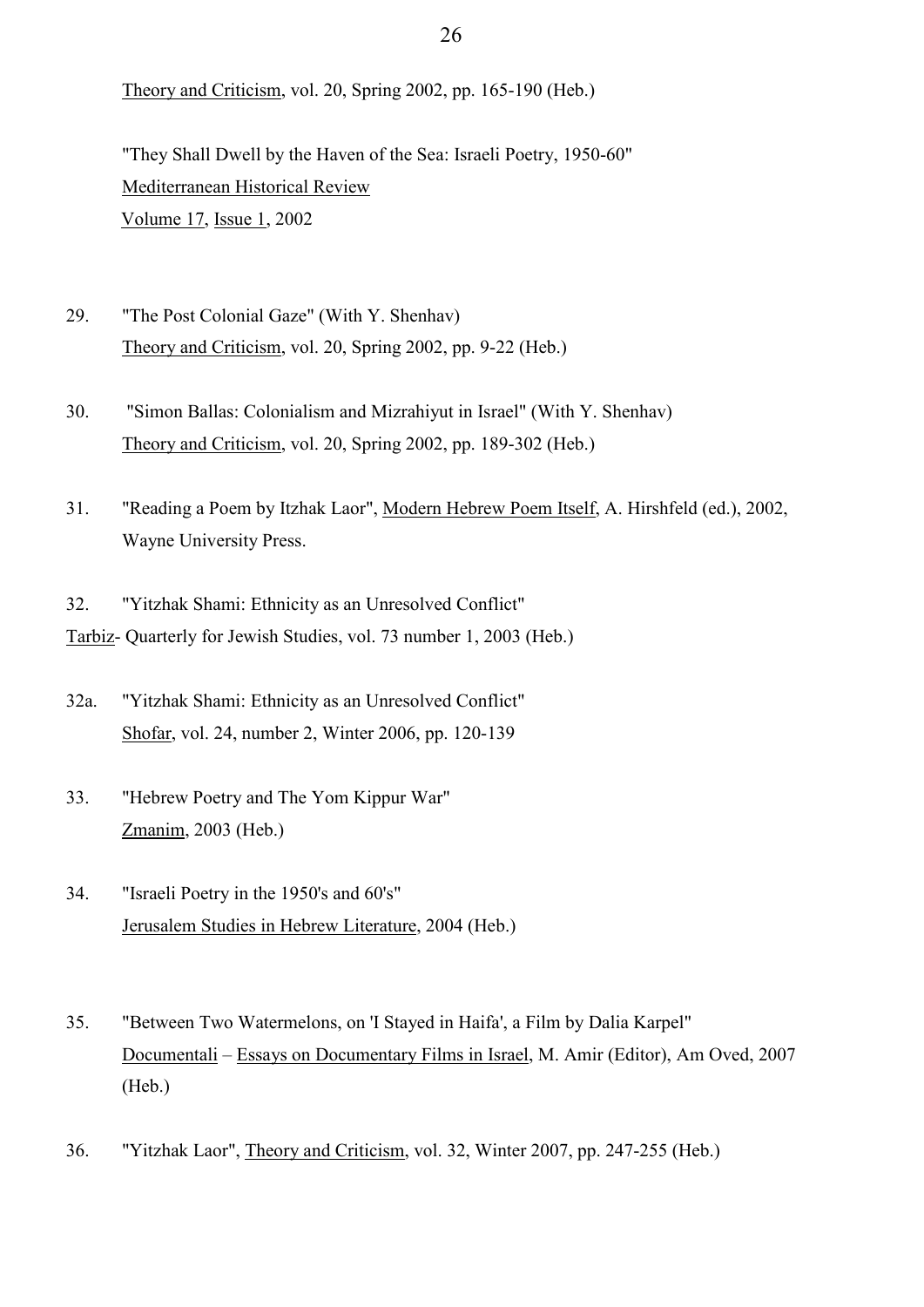- 37.. " 'I'm Ashamed of Myself Before Another', Bialik's 'The Shamed Trumpet'" Theory and Criticism, vol. 32, Spring 2008, pp. 129-145 (Heb.)
- 38. "Space and Responsibility: Yizhar's 'The Prisoner'" Jerusalem Studies in Hebrew Literature, 23, 2009, pp. 273-278 (Heb.)
- 39. Alterman's 'The Seventh Column' and the War of 1948" Public Sphere, Autumn 2009 vol. 3, pp. 9-34 (Heb.)
- 40. 'Shalom Aleichem's Tevye in Hebrew. The Yiddish and the Collapsing of the Israeliness", Theory and Criticism, Vol. 36, Spring 2010, pp. 227-230 (Heb).
- 41. "On *Pulling Tounge's Robe* by Almog Bahar", HaKivun Mizrach, 22, 2010, pp. 22-39 (Heb).
- 41. Yehuda Shenhav and Hannan Hever, "'Arab Jews' after structuralism: Zionist discourse and The (de)formation of an ethnic identity", Social Identities, Vol. 18, No 1, January 2012, pp. 99-116.(English version of C-59)
	- 42. "Location, not identity": The Politics of Revelation in Ronit Matalon's  *The One Facing Us*, Prooftexts, 30, 2010, pp. 321-339.
	- 43. "What is a Political Poem?", Mafteakh 2011,<http://mafteakh.tau.ac.il/2011-04/09-4/>
	- 44. "The 'International' in Hebrew Poetry" (With Ron Kozar) Criticism and Interpretation: Journal for Interdisciplinary Studies in Literature andCulture, 44 Bar-Ilan University Press, 2012, pp. 125-136. (Heb)
	- 45. "The Politics of M. Y. Berdichevsky's *Sefer Hasidim*" Ot - Journal of Literary Studies*,* Tel Aviv University, Spring 2012, pp. 29-53.(Heb.)
	- 46. "The Trauma of 'The lady of the Castle'", Tarbiz, January-March 2012, pp. 265-274.(Heb.)
	- 47. "The Zionist Sea: Symbolism and Nationalism in Modernist Hebrew Poetry", *Jewish Culture and History*, September, 2012.<http://www.tandfonline.com/eprint/Zf6864FbR3BH4Yu9iwYB/full>
- 48. "On an Yiddish Poem by Rivka Basman-Ben Haim", Shevo, Jerusalem (Heb), 2012.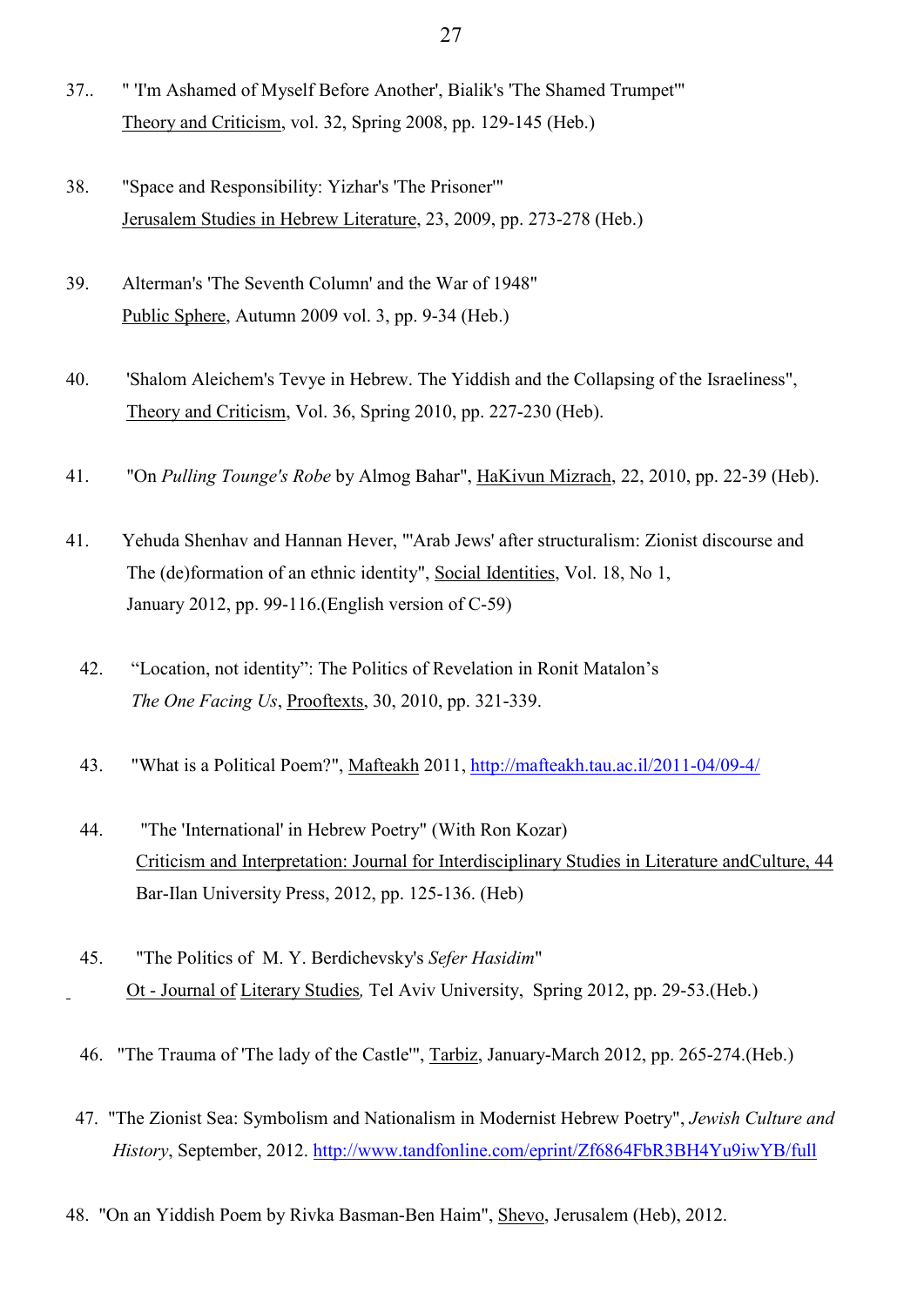- 49. "We Are Fragmentd of Rhyms" Poetry of Erez Biton between East and West", *Journal of Levantine Studies,* Vol. 2, No. 2, 2012, pp. 11-38.
- 50. "Exile and Homeland in 'Masa Avishalom' by Y. Steinberg", *Iyunim Bitkumat Israel* 22, 2012 . (Heb.), pp. 225-259.
- 51. "'The Gaze Directly into One Another's Face' Avot Yeshurun between the Nakba and the Shoah An Israeli Perspective", in: *History and Responsibility: Hebrew Literature Facing 1948*, Special issue of *Jewish Social Studies*, Vol. 18. No. 3, Summer 2012 (edited by Amir Eshel, Hannan Hever and Vered Karti Shemtov ), pp. 153-163.
- 52. "The Post-Zionist Condition, tr. Lisa Katz, *Critical Inquiry,* Vol. 38, No. 3 (Spring 2012), pp. 630-648
- 53. "A New Israeli Discourse: On the 25th Anniversary of Anton Shammas' Arabesques, *Theory and Criticism* 4, Summer 2013, pp. 299-310.
- 54. "On the Trauma of Immigration in Shimon's Balls' "Iya" *A Collection of Research Articles*, Seminar Ha-Kibbutzim, Hakibutz Ha-Meuhad Publising House. (Heb.) will be published also in Arabic in *El Carmel*.
- 55. "This is a War that Shouldn't Have Happened", (on *Giloy Eliyaho* by S. Yizhar), *Ot*, 4, 2014, pp. 169-188.
- 56. "The Trauma and the State in in 'On the Ground Floor' by Aharon Appelfeld", *Theory and Criticism*, 43, Fall 2014, pp. 211-240 (Heb.).
- 57. "The Cuning of Reading, On a Poem by Sharon Hass", *Carmel*, 17, 2014, 45-48.
- 58. "Asher Barash between Homeland and Diaspora" Iyunim Betkumat Israel. Israeli Diasporas, Vol. 10. 2015, pp. 52-82
- 59. "Hebrew Literature on the Verge on Betrayal", Theory and Criticism, 45, 2016, pp. 279-290.
- 60. "The Politics of the Form of the Hasidic Tale", Dibur, 2, Spring 2016, pp. 1-7.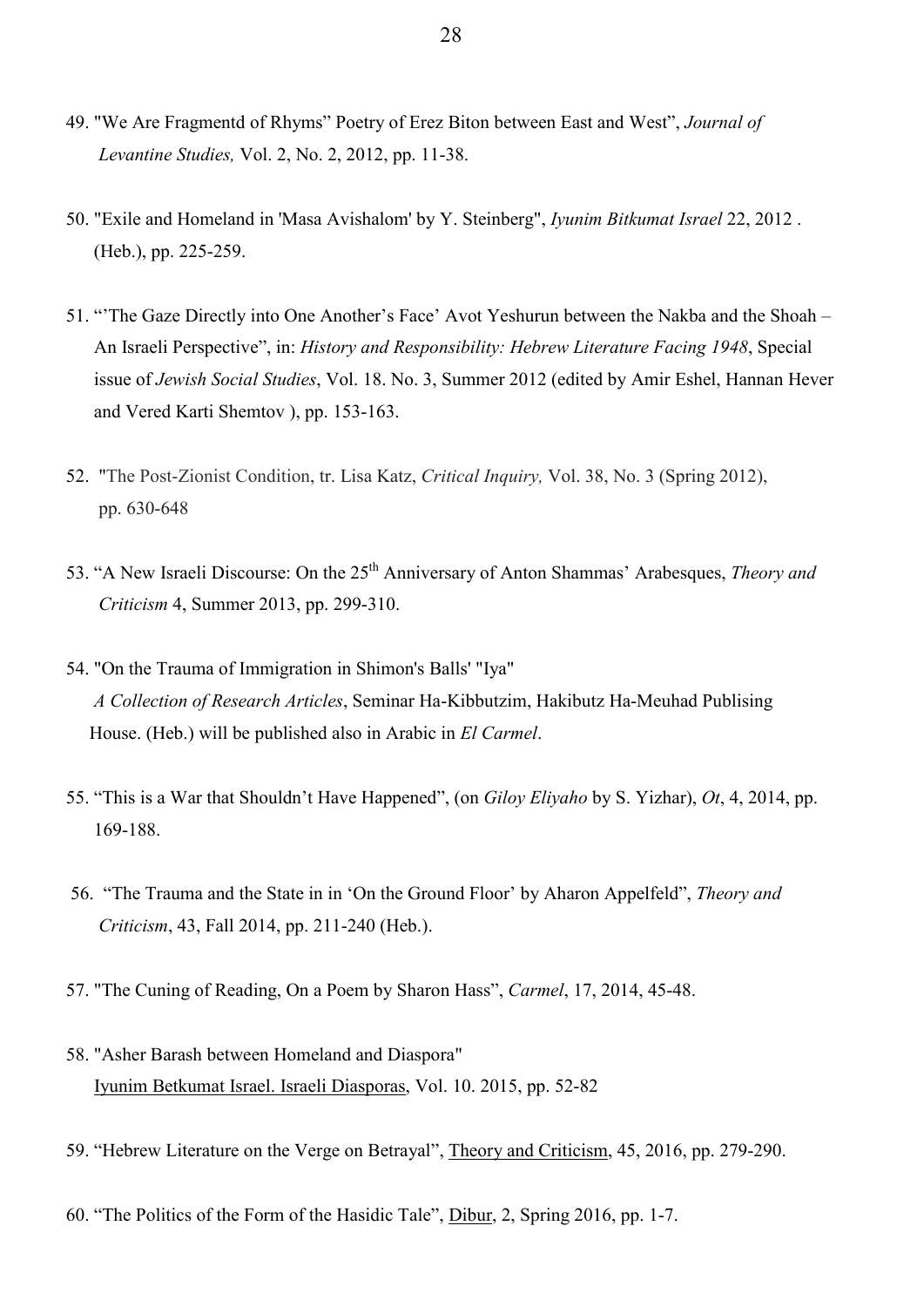61. "Opposing Identity Politics and Venturing Beyond It: Following Carol Jacobs ; on *The Piano*," MIKAN 17, September 2017, pp. 443-453.

62. "Violence in Bagdad (1950-1951), The Archives' Violence", *Theory and Criticism.* Winter, 2018, pp. 129- 148.

63. "Betrayal and Revenge in Amos Oz's *Judas", Interventions,* 2018, Vol. 20 pp. 367-388*.*

64. Rereading my essay from 1998. *Theory and Criticism*, 50, 2019, pp. 89-93 (Heb.)

# **Accepted for Publication**

65. "The Critic as a Native: The Young Dan Miron's Criticism, *Jerusalem Studies in Hebrew Literature.* (Heb.).

# **Submitted**

66. "The Impossibility of Partition in the Rhetoric of Zionist Literature", *Interventions*.

### **E. Reviews**

1. On "'Amos Levin's, 'Without Line'" Jerusalem Studies in Hebrew Literature, B, 1983, pp. 183-187, Jerusalem (Heb.).

2. On "Irit Rogoff's *Terra Infirma*, Geography's Visual Culture" Studio, vol. 130, January-February 2002, pp. 40-43 (Heb.)

- 2a. On "Irit Rogoff's *Terra Infirma*, Geography's Visual Culture" Third Text, Vol. 19 vol. 6, November 2005, pp. 690-693
- 3. On "Between Appropriation and Subversion [Dror Mishani, *The Ethnic Unconscious: The Emergence of 'Mizrahiut' in the Hebrew Literature Eighties*] , Tel Aviv: Am Oved Publishers, 2006

Jerusalem Studies in Hebrew Literature, Vol XXII, 2008, pp. 589-592, Jerusalem (Heb.).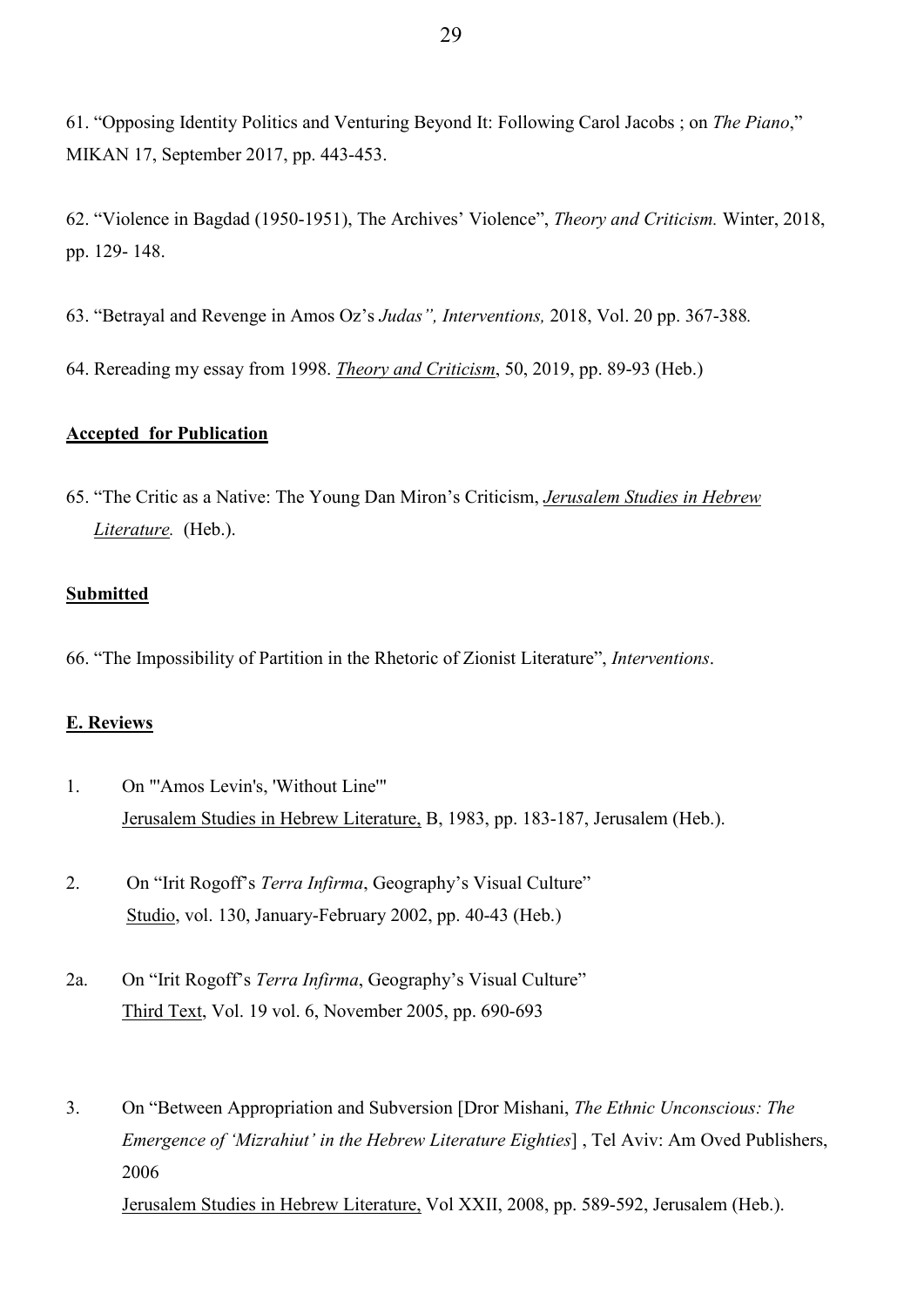- 4. On "Polyphonic Historiography [Dan Miron, *From Continuity to Contiguity: Toward The New Theorizing of Jewish Literatures*, Tel Aviv: Am Oved Publishers, 2005] Jerusalem Studies in Hebrew Literature, Vol XXII, 2008, pp. 583-587.
- 5. On *Becoming Hebrew: The Creation of a Jewish National Culture in Ottoman Palestine*, by Arieh Bruce Saposnik, Oxford: Oxford U P 2008, Studies in Contemporary Jewry, 25, 2010.

# **F. Other Publications (Selection)**

- 1. "The poetry of H. Guri: Notes for the Intermediary Summary", Achshav (Now), 33-34, Winter-Spring 1976, pp. 196-202 (Heb.)
- 2. "The Enthused Soul", Siman Kri'a, May 1977, pp. 425-427 (Heb.)
- 3. "Death is Life's Orchard", Siman Kri'a, vol. 9, May 1979, pp. (Heb.)
- 4. "Slingshot Conditions", Siman Kri'a, vol. 11, May 1980, pp. (Heb.)
- 5. "Comfortable Strangeness and Lacey Gazes", Siman Kri'a, vol. 12-13, February 1981, pp. 16- 18 (Heb.)
- 6. "Missing Berl", Siman Kri'a, vol. 15, January 1982, pp. 51-53 (Heb.)
- 7. "We'll Return as Red Flowers", Proza, vol. 66-67, July 1983, pp. 49-50 (Heb.)
- 8. "The Poetics of Protest and the War of Lebanon" with Moshe Ron , American Book Review, March-April 1985.
- 9. "An Extra Pair of Eyes: Hebrew Poetry Under Occupation", Tikkun, May 1987, Vol. 2, No. 2, pp. 84-87, 122-126 (Heb.).
- 10. "Israeli Literature's Achilles' Heel", Tikkun, Vol. 4, No. 5, September/October 1989, pp. 30-33 (Heb.).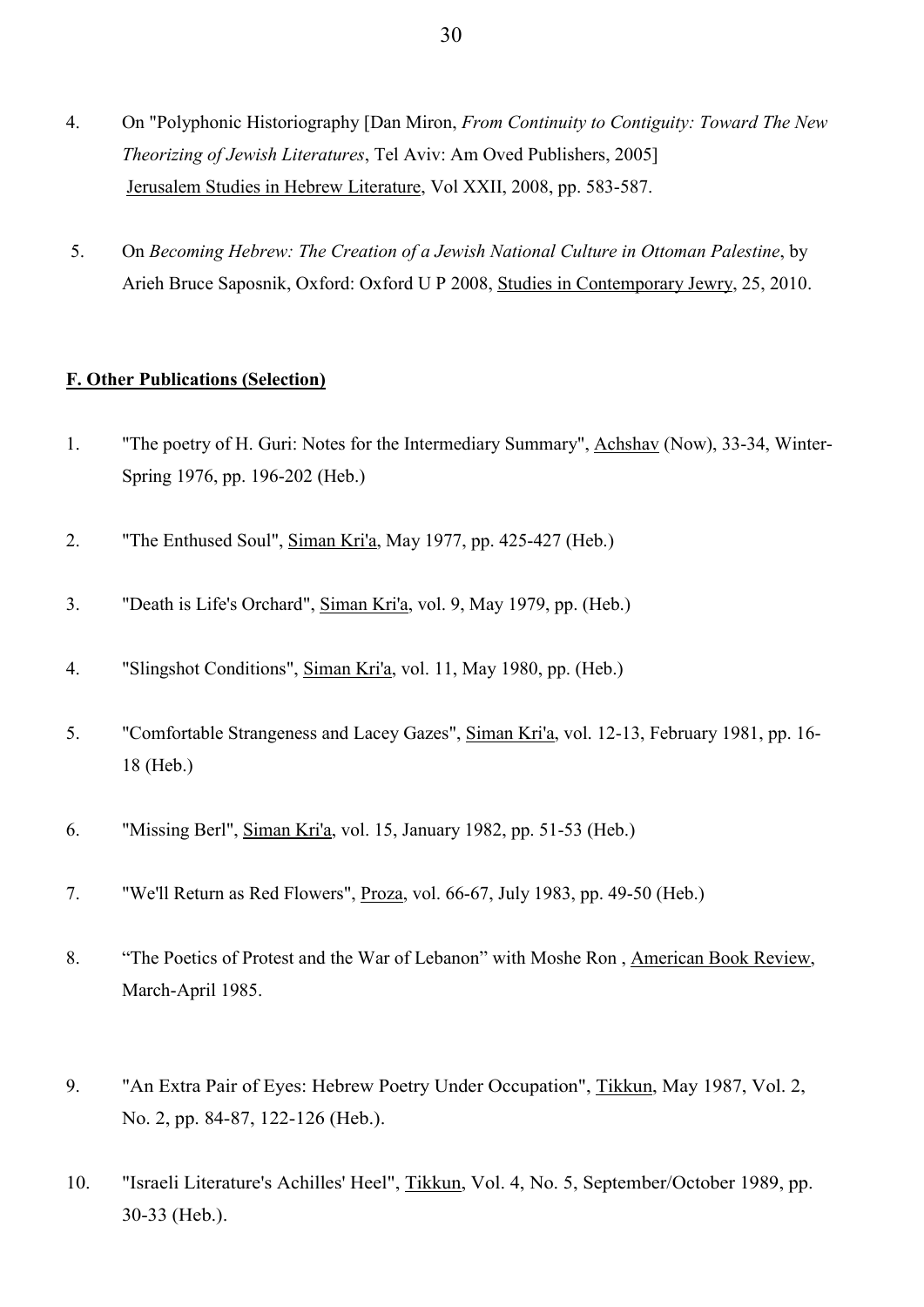| 11. | "Reading a Political Poem", Mishkafayim, vol.19, September 1993, pp. 22-25 (Heb.) |  |  |  |  |
|-----|-----------------------------------------------------------------------------------|--|--|--|--|
|-----|-----------------------------------------------------------------------------------|--|--|--|--|

- 12. "Yair Garbuz Deductive Art", Bograshov Galary, A Azulai curator 1994 (Heb).
- 13. "Between Trash and Harp: Laskely's Poetry", Redding, vol.2, June 1994 (Heb.)
- 14. "Steadfastly", Studio, vol. 74, August 1996, pp. 25 (Heb.)
- 15. "Woe To Israel The men of Today: About Simon Ballas", Iton 77, vol. 218, April 1998, pp. 14- 15 (Heb.)
- 16. "Kadima The East in Israeli Art Exhibition at The Israel Museum, Jerusalem", Studio, vol. 97, November 1998, pp. 36-39 (Heb.)
- 17. "Kippur and the Square of Dreams", Theory and Criticism, vol. 18, Spring 2001, pp. 237-242 (Heb.)
- 18. "The Debate About The Literature Matriculation Exam", Theory and Criticism, vol. 22, Spring 2003, pp. 185-188 (Heb.)
- 19. "Michael Ochayon's Politics", Ha'aretz Culture & Literature, 27 May 2005 (Heb.)
- 20. "The Mizrachi Voice has made an Imprint After All", Ha'aretz Culture & Literature, 24 March 2006 (Heb.)
- 21. "Post-colonialism and the Study of the Subjugated", Iton 77, vol.309-310, April-May 2006 (Heb.)
- 22. "Writing my Language on Ilana Bernstien's 'Love Colony'", Alei Siah 55, Summer 2006, pp. 64-69 (Heb.)
- 23. "How Can You Tell Who Belongs to What?", Ha'aretz Books, 6 November 2006 (Heb.)

24. "Of Blood and Light – 'Here come the Days' By Amir Gilboa", Ha'aretz – Books, 20 June 2007 (Heb.)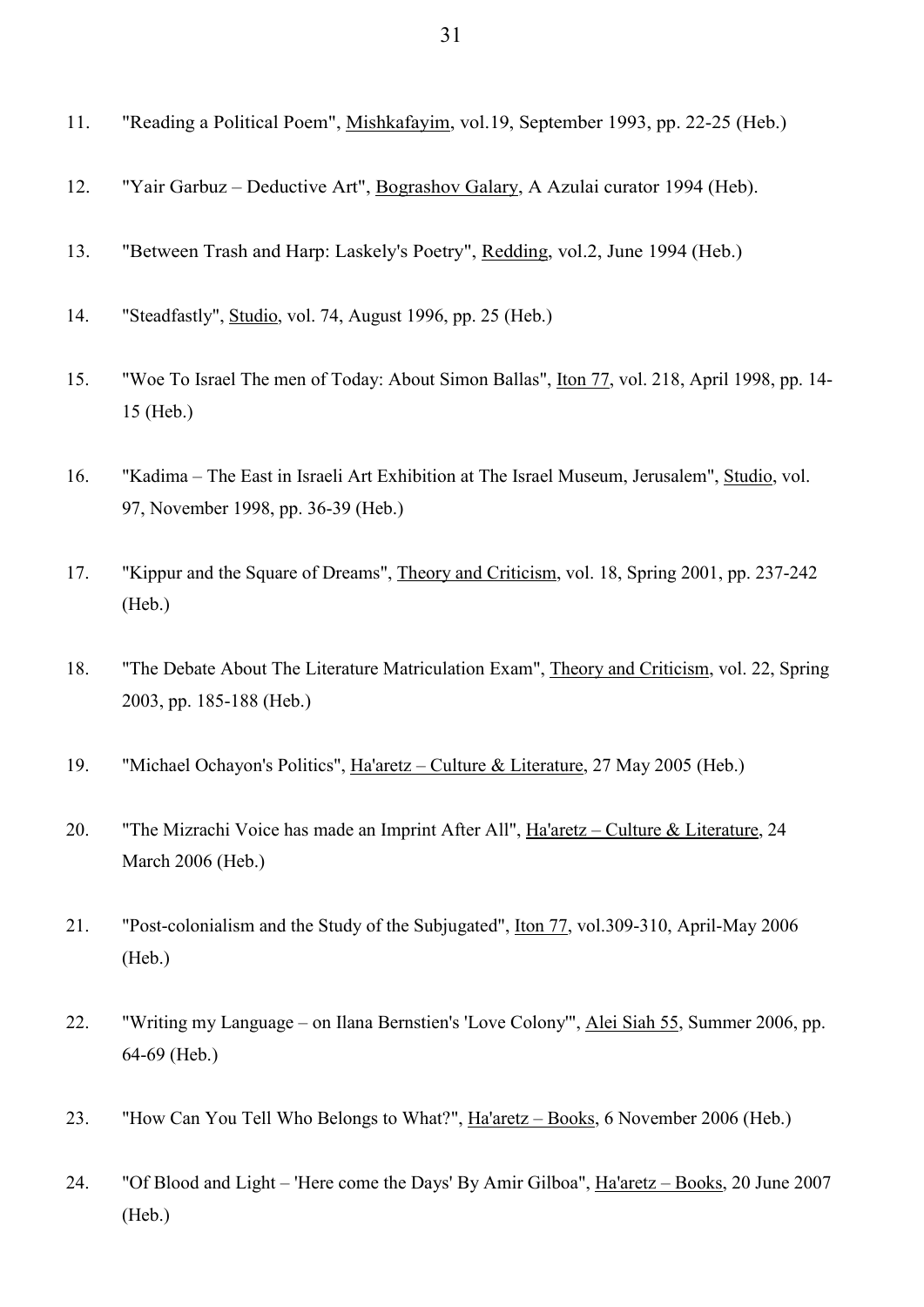- 25. "The Book Abut the Book That Wasn't Written on 'Before the Place' by Haim Be'er", Ha'aretz – Books, 26 September(Heb.)
- 26. "Serious Sayings Responding to Y. Yovel's Response to Y. Shenhav's Articles", Ha'aretz, 17 October 2007 (Heb.)
- 27. "Zionism and Irony On Anita Shapira's Biography of Brenner", Ha'aretz Books, 28 January 2009 (Heb.)
- 28.. "On Meir Wieseltier's "Theological Epigram'", Ha'aretz Culture & Literature, 22 May 2009 (Heb.)
- 29. "Prof. Hannan Hever Recommends Natan Alterman's 'About That'", BaMachane, Vol. 37(3007), 9 October 2009, pp. 31 (Heb.)
- 30. "On the Poetry of Rivka Basman", Haaretz Culture and Literature, April 29, 2011.
- 31. "Tehia Mitoch dikaon" [On Ariel Hirshfeld's Book about Bialk: Kinor Aruch], Haaretz Culture and Literature, June 7, 2011.
- 32. "On the New Novel by Shemi Zarhin", *Haaretz – Culture and Literature*, October 19, 2011.
- 33. "Farwell to the poet Avraham Huss", *Haaretz – Culture and Literature*, August, 17, 2015.
- 34. "A literary challenge to the demarcation between Jews and Arabs., *Haaretz – Culture and Literature,* March 14, 2016.
- 34. "Benjamin Harshav: Obituary", *Haaretz – Culture and Literature,* June 5, 2015.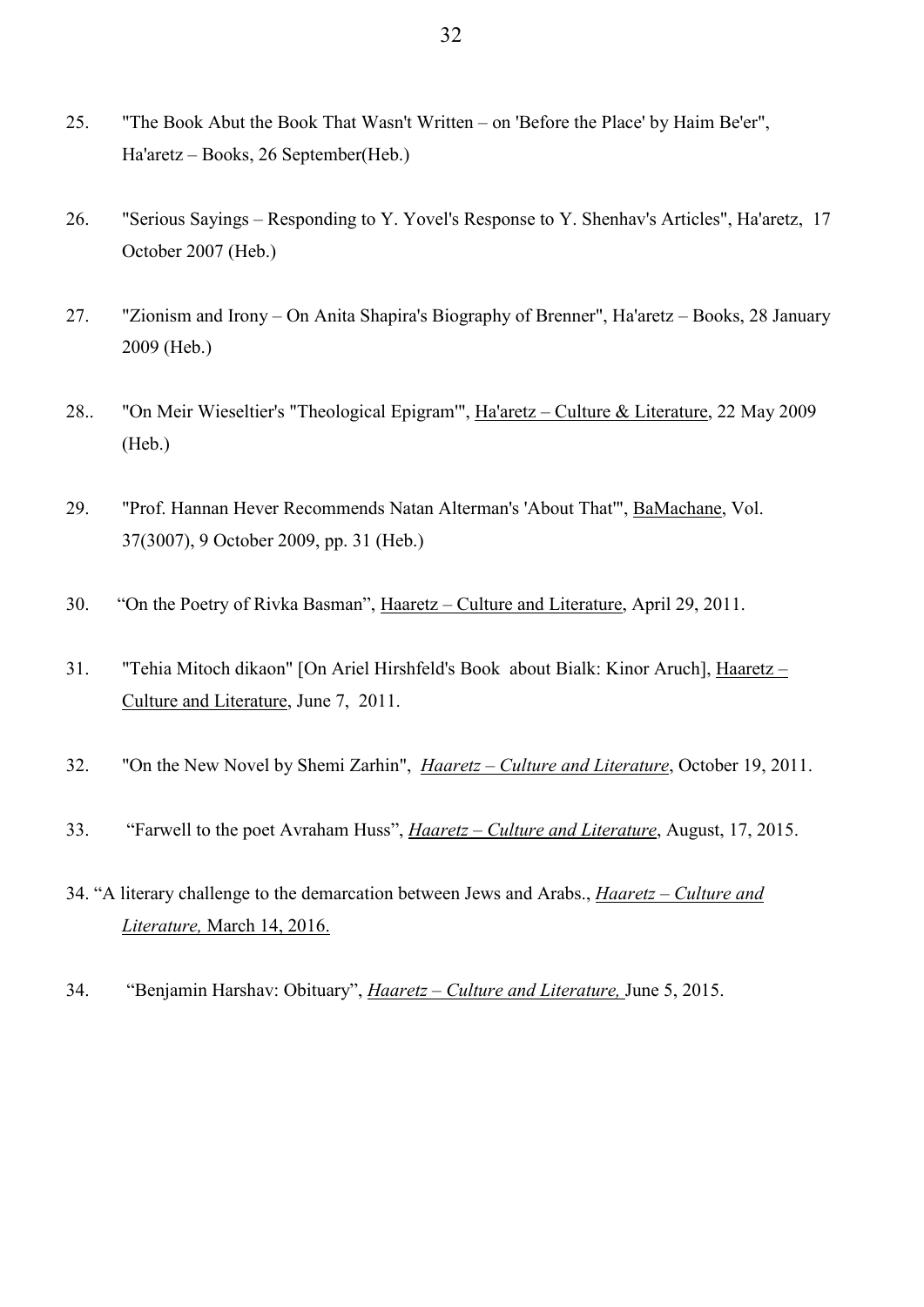## **G. Encyclopedia Entries**

- 1. "Sh. Shalom", *The Hebrew Encyclopedia*, vol. 31, 1980
- 2. "Meir Wieseltier, Ronit Matalon, Amir Gilboa", *Jewish Writers of the Twentieth Century* S. Kerbel editor, Fitzory Deaborn, 2003
- 3. "Post-colonialism and the Study of the Subjugated", *Lexicon of Inequality*, N. Berkovitch editor, 2008.
- 4. U.Z. Greenberg", Etzel Lexicon, 2009

# **F. Lectures in Conferences (Selection)**

- 1. "Poems to the Negev" Conference For Alterman's  $10<sup>th</sup>$  Memorial, Department of Hebrew Literature, Hebrew University, Jerusalem, 1980 (Heb.)
- 2. "The Poetry of Amir Gilboa During the War of Independence" The  $2<sup>nd</sup>$  Inter-University Conference on Hebrew Literature Research, Department of Hebrew Literature, Hebrew University, Jerusalem, 1985 (Heb.)
- 3. "The Dynamics of Genres in Hebrew Fiction in Poland Between the World Wars", The 9th World Conference of Jewish Studies, Jerusalem, August 1985 (Heb.)
- 4. "Hebrew Fiction in Poland between the World Wars"' Brandeis University, April 1986.
- 5. "On Our youth and Our Elderly" Agnon's Heritage on his  $100<sup>th</sup>$  Anniversary, Hebrew University, Jerusalem, 1988 (Heb.)
- 6. "Aesthetics and Politics in U.Z. Greenberg's Poetry" The 6<sup>th</sup> Inter-University Conference on Hebrew Literature Research, Department of Hebrew Literature, Tel Aviv University, Tel Aviv, 1985 (Heb.)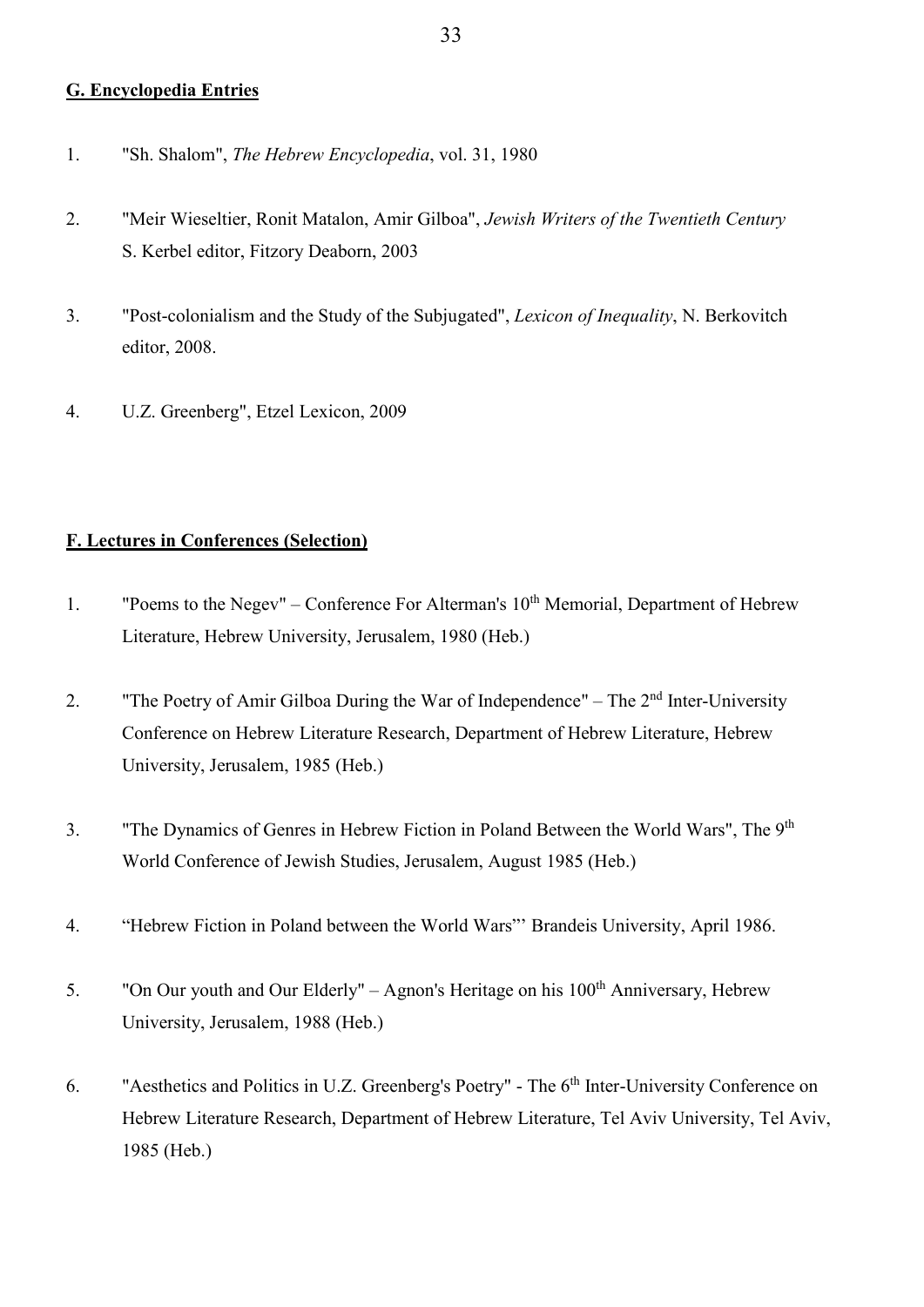- 7. "Poetry of the Second Aliyah" The 10<sup>th</sup> World Conference of Jewish Studies, Jerusalem, August 1989 (Heb.)
- 8. "Utopia in Shabtai's Stories" with Moshe Ron International Utopia Conference, Haifa University, 1990 (Heb.)
- 9. "Majority and Minority in Israeli Fiction", Israeli Literature, Department of Hebrew Literature, Tel Aviv University, Tel Aviv, 1991 (Heb.)
- 10. "Territoriality and Otherness in Hebrew Literature of the War of Independence" The Other in Jewish Thought and History, Lehigh University, June 1992.
- 11. "Avant-Guard and Hegemony in Hebrew Poetry in Israel" 100 Years of Hebrew Poetry, Department of Hebrew Literature, Tel Aviv University, Tel Aviv, 1992 (Heb.)
- 12. "Ya'acov Shabtai and Uri Zohar's 'Big Eyes'" with Moshe Ron Israeli Cinema, The film Institute and The Film and Television Department, Tel Aviv University, 1992 (Heb.)
- 13. "Amir Gilboa's Poetry in the 1940's", The Poetry of Amir Gilboa, Haifa University, 1992 (Heb.)
- 14. "The Struggle over the Canon of Early Twentieth Century Hebrew Literature: The Case of Galicia", The 9<sup>th</sup> Inter-University Conference on Hebrew Literature Research, Department of Hebrew Literature, Haifa University, 1993 (Heb.)
- 15. "Theory of Popular Culture Research", The 12<sup>th</sup> Inter University Conference on Jewish Folklore, The Hebrew University, Jerusalem, May 1993 (Heb.)
- 16. "Arabic Literature in Hebrew", Literature of Israeli Arabs, Truman Institute, The Hebrew University, Jerusalem, 1993 (Heb.)
- 17. "Women's Poetry in the War of Independence", The Israeli Conference of Feminist Research, Van Leer Institute, Jerusalem, 1994 (Heb.)
- 18. "National Identity in Yaacov Shabtai's Fiction", NAPH, UC Berkeley, 1994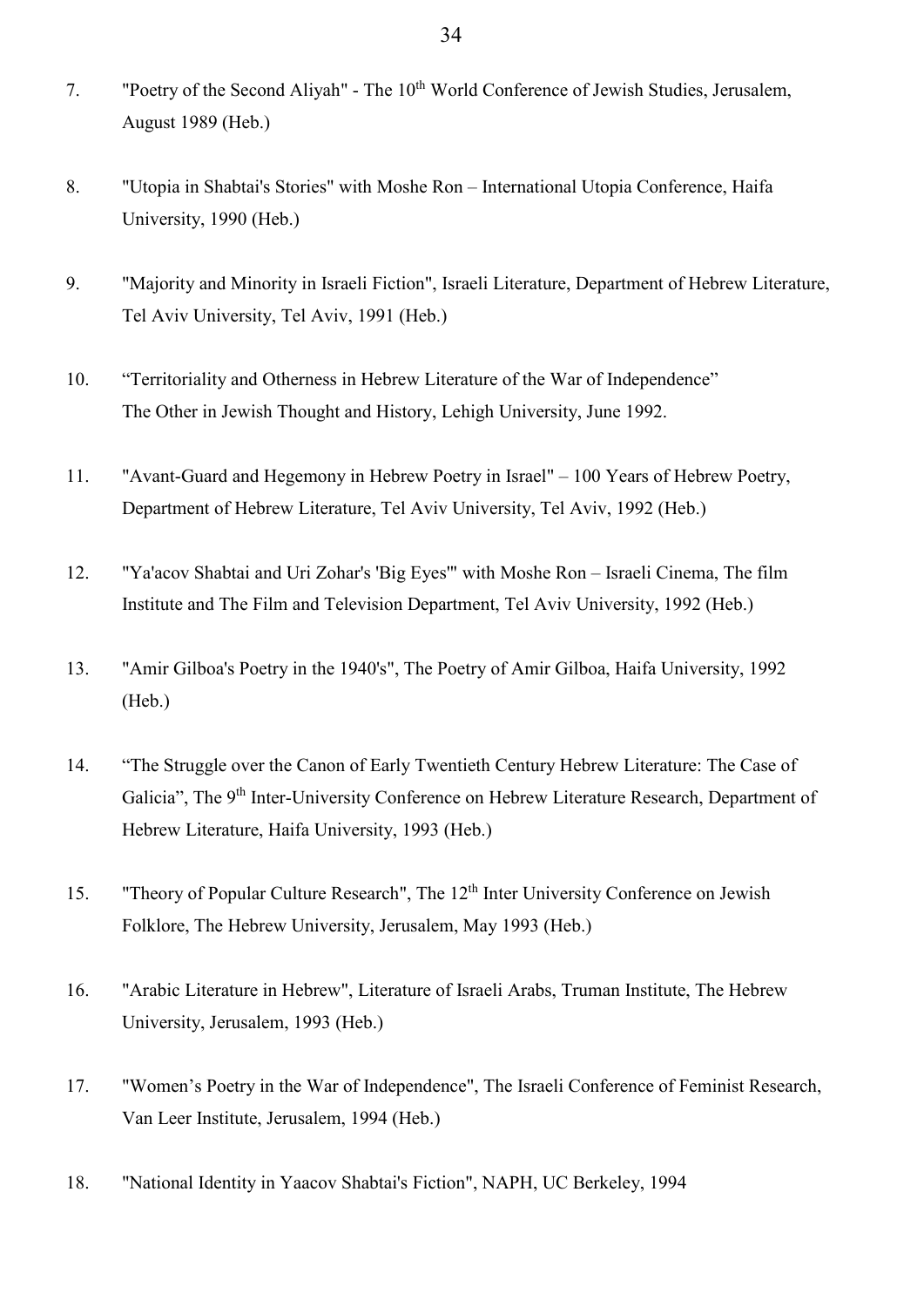- 19. "National Allegory in Nathan Alterman's 'Songs of the Plagues of Egypt'", Conference on Alterman's 25th Memorial, Department of Hebrew Literature, Tel Aviv University, Tel Aviv, 1995 (Heb.)
- 20. "National Allegory"' The New Politics of Ethnicity, Self Determination and the Crisis of Modernity", The Morris Curiel Center for International Studies, Tel-Aviv University, 1995
- 21. " Lea Goldberg Writing Poems of War", Department of Hebrew Literature, Hebrew University, Jerusalem, 1995 (Heb.)
- 22. "Can'ani Literature in Israeli Culture", New Approaches to Israeli Cultural Research, 1996 (Heb.)
- 23. "A Summer Feud Y. Ratosh and N. Alterman", The Inter-University Conference on Hebrew Literature Research, Department of Hebrew Literature, Bar Ilan University, 1985 (Heb.)
- 24. "Literary Reactions to the Six Day War", The Six Day War After 30 Years, Haifa University, 1997 (Heb.)
- 25. "Between Story and Map in Simon Ballas' Work", Congress of Mizrachi Jews Cultural Research, Hebrew university, Jerusalem, 1997 (Heb.)
- 26. "U.Z. Greenberg and the Establishment of the State of Israel". The 11<sup>th</sup> World Congress of Jewish Studies, Jerusalem, August 1997 (Heb.)
- 27. "Literature and Media", The Israeli Academic Center, Cairo, 1997 (Heb.)
- 28. "Post-Colonial Reading of a national Allegory: From Hebrew Literature to Israeli Literature" Mapping Jewish Identities" Lehigh University, Beth-Lehem, 17-19 May 1998.
- 29. "The Zionist Albatross Hebrew Symbolist Poetry", The Mediterranean, Duke University, June 1998.
- 30. "Reading Israel in America", Brandeis University, June 1999.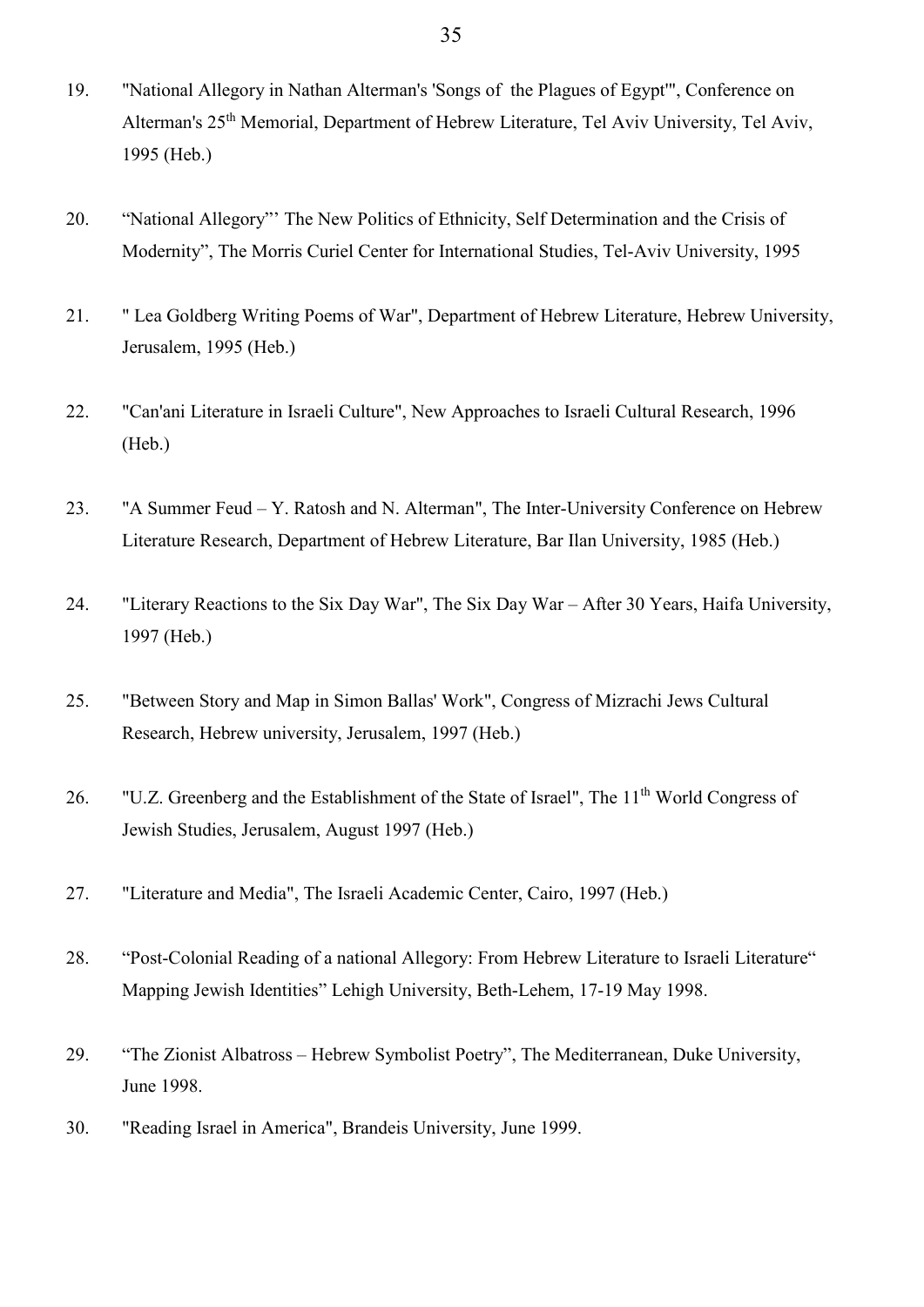- 31. "The Poetry of U.Z. Greenberg", Education and Aesthetics 2000, Haifa University, January 2000 (Heb.)
- 32. "They Shall Dwell at the Haven of the Sea: Mapping Mizrachi Literary Spaces", The Mizrachi Point of View of Israeli Society, Van Leer Institute, Jerusalem, January 2000 (Heb.)
- 33. "The Zionist Albatross Symbolism and Nationality in Modern Hebrew Poetry", Department of Geography, Tel Aviv University, April 2000 (Heb.)
- 34. "The Poem in 'The Labor Song' In Israel", The Quill and the Song Music and Lyrics in Israeli Songs, Department of Hebrew Literature, Hebrew University, Jerusalem, May 2000 (Heb.)
- 35. "'The Leader's Poetry and Leadership Poems', U.Z. Greenberg and Z. Jabotinsky", Jabotinsky's 120 Anniversary and 60<sup>th</sup> Memorial, Haifa University, July 2000 (Heb.)
- 36. "Hebrew Poetry Of the 1950's and 1960's", The Mediterranean Idea, Tel Aviv University, January 2001 (Heb.)
- 37. "The Post-Zionist Debate" Israel Studies Association, Tel-Aviv University, June.2000, (Heb.)
- 38. American and Israeli Mutual Perspectives. NYU-Tel-Aviv University, New-York, December 2000
- 39. "Nathan Alterman's Illegal Immigration Songs", on Alterman's 30th Memorial Conference, Tel Aviv University, January 2001 (Heb.)
- 40. "The Reception of Israeli Literature", Open University and Menashe Ben-Israel Institute, Amsterdam, May 2001
- 41. Language, Literature, and Peace in the Middle East, Ohio University, November 2001
- 42. "The sanctity of place and nation The Kinneret as seen by The Second Aliyah", Jewish Theological Seminary New York, September 2002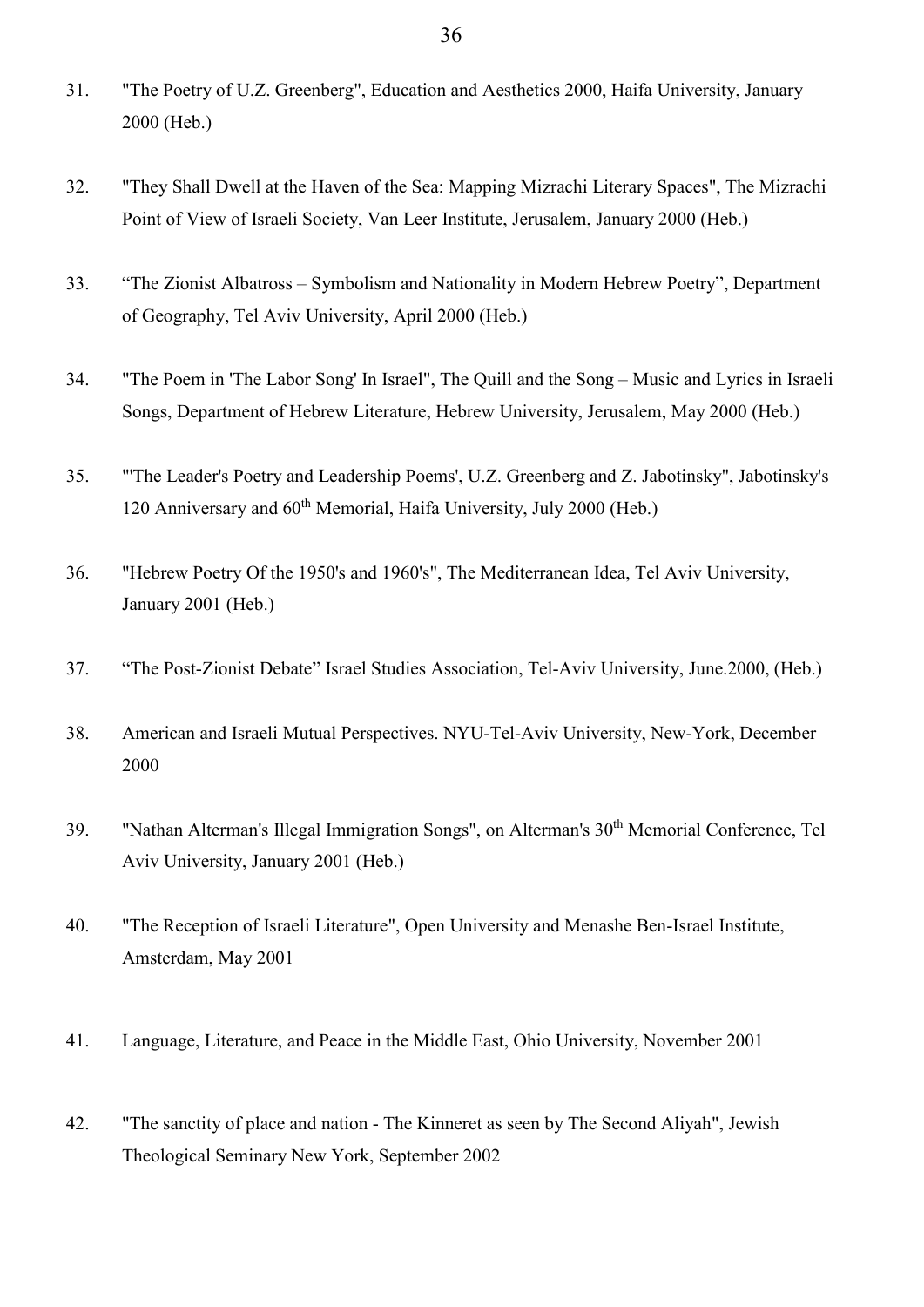- 43. "Popular Literature in Times of Occupation", Popular and Canon Literature Inter-relations, School of Literatures, Hebrew University, Jerusalem, May 2003 (Heb.)
- 44. "Why U.Z. Greenberg Never Completed Tur Malka?" The Geographies of Dan Miron, Columbia University, December 2003
- 45. "Tur Malka Political Theology of Space", The Inter-University Conference on Hebrew Literature Research, Department of Hebrew Literature, Haifa University, 2004 (Heb.)
- 46. 'The Beginning of Hebrew Poetry in Eretz Israel", Jewish Literature and History: An Indisciplinary Dialogue, University of Maryland, April 2004.
- 47. "Natan Alterman and the Boundaries of Secularism: On "Poem of Folly", Conference on Alterman's 35th Memorial, Haifa University, 2005 (Heb.)
- 48. "Speaking in double Tongues (on Salman Masalha's Writings)", [Le soi et l'autre](http://www.er.uqam.ca/nobel/soietaut/accueil.htm) [\(Research](http://www.sshrc-crsh.gc.ca/)  [Council of Canada\)](http://www.sshrc-crsh.gc.ca/), [University of Sorbonne Nouvelle-Paris III,](http://www.univ-paris3.fr/) with aid from [University of](http://www.univ-paris8.fr/)  [Paris VIII](http://www.univ-paris8.fr/) (France) and [National Center of Cinema](http://www.cnc.fr/) (France), April 2005
- 49. "Ronit Matalon: Politics of Revelation", Misti-Kan, Kabala, Mysticism and Spirirtuality in Israeli Culture, Ben-Gurion University, April 2005 (Heb.)
- 50. "The limits of the secular Nathan Alterman's Poem of Folly", ImagiNation, Tampee, Arizona State University, February, 2006
- 51. "Political Theology in U.Z. Greenberg's Work", in Memory of Y. Ackavyau, Bar Illan University, 2006 (Heb.)
- 52. "Inventing Indigenous Ester Raab's Poetry", Indigenous and Nativeness in Hebrew Literature, Department of Hebrew Literature, Hebrew University, Jerusalem, 2006 (Heb.)
- 53. "Nationalist Literature Reading National Conflict", The Israeli-Arabic Conflict In Israeli Culture, The Swiss Center for Conflict Research, Management and Resolution, Faculty of Social Sciences, Hebrew University, Jerusalem, 2007 (Heb.)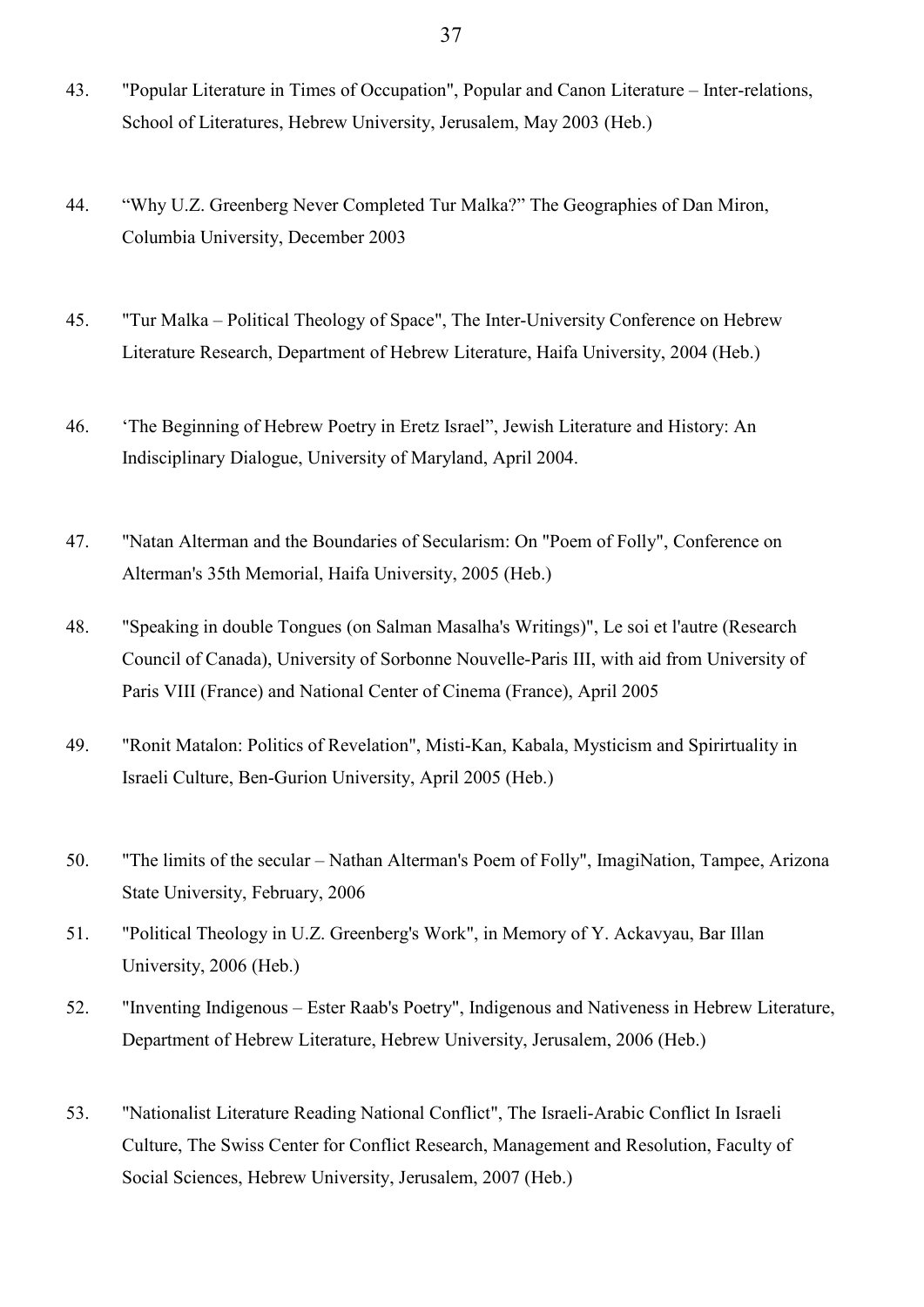- 54. "The Paradox of Nativism in Haim Guri' *Fire Flowers*", On the Publication of R. Shoham's *Between the Vow Makers and the Vows*, Department of Hebrew and Comparitive Literature, Haifa University, 2007 (Heb.)
- 55. "Jews-Arabs: The Evolvement of a Term" with Y. Shenhav, Yad Ben-Zvi, 2007 (Heb.)
- 56. "Ester Raab's Nativism", Jewish Theological Seminary, New York, October 2007
- 57. "Social Class Theology and Jerusalem in Moshe Shamir's Historical Novel *King of Flesh and Blood*", Holy Sites - Holy Wars in the Middle East, Arizona State University, Tempee, March 2009
- 58. "Anita Shapira's Biography", The Cairo Academic Center, March 2009 (Heb).
- 59. "'Yaffo City of Its Body haunts Krasnystaw Town Foreseeing of Its Flesh' Avot Yeshurun and Ytzhak Laor", Stanford, October 2009.
- 60. "The politics of Berdichevsky's *Book of Hassidim",* Leipzig, Dubnov Center, October 2009.
- 61. "Trauma and Testimony in Pagis' Poetry", Conference on The Poetry of Dan Pagis, Tel Aviv University, March 2010 (Heb.)
- 62. "Trauma and Testimony in Haim Be'er Fiction", Conference on Haim Be'er, Ben-Gurion University, March 2010 (Heb.)
- 63. "The Hebrew Poetry about the Naqba", Language and Conflict in the Middle East, Cambridge England, April 2010
- 64. "The Language Politics of the Hasidic Tale", The Jewish Languages, University of Michigan, Ann Arbor, March 2011.
- 65. "The Trauma of Immigration in Erez Biton's Poetry", May, 2011 Tel Aviv University.
- 66. 'Avot Yeshurun Between the Nakba and the Holocaust", History and Responsibility in The Hebrew Literature of 1948, June 2011 Stanford University.
- 67. 'Avot Yeshurun Between the Nakba and the Holocaust", Freie Universitat, Berlin December 8, 2011.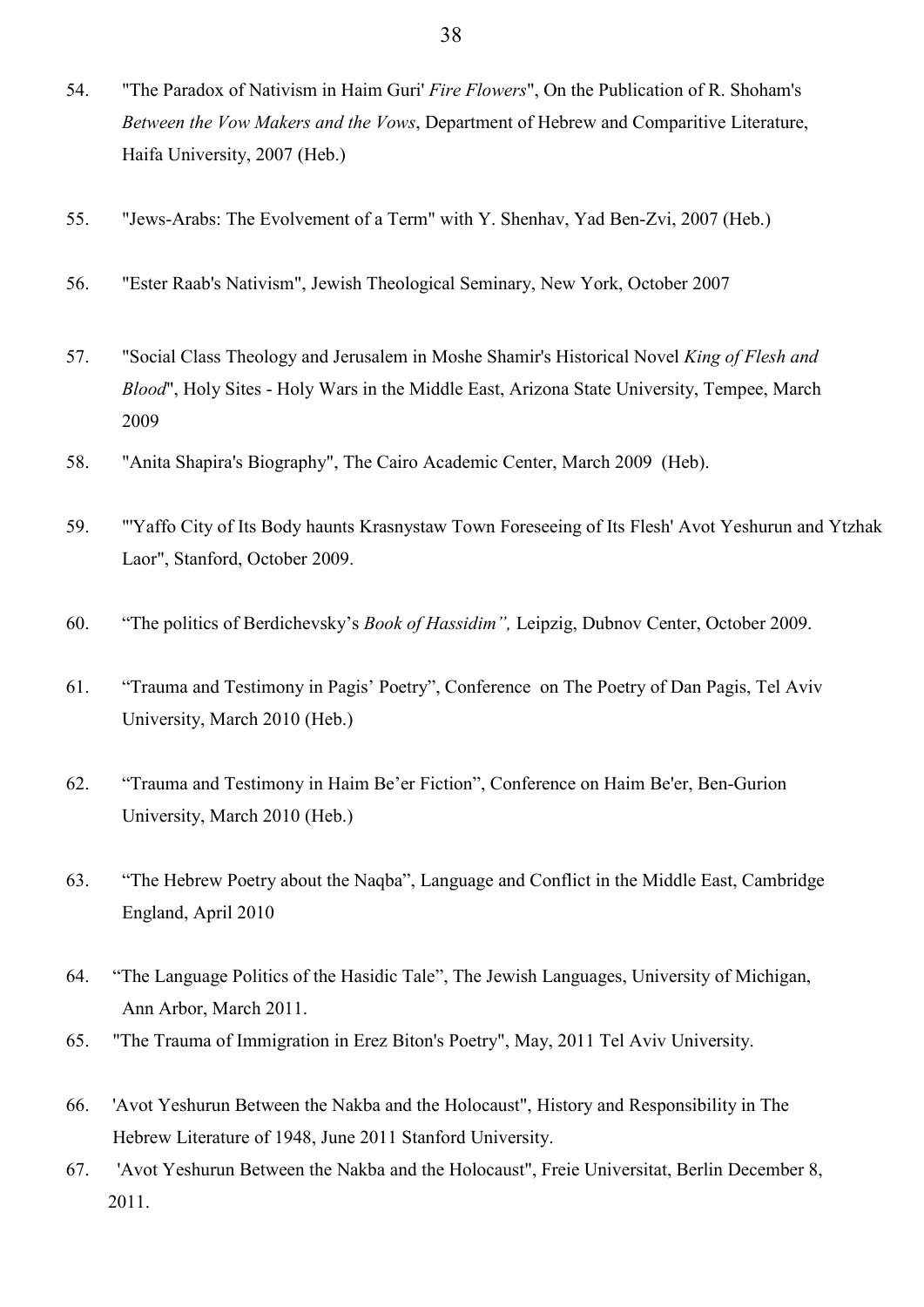- 68. "Revisiting the Buber-Scholem Debate", The Jew and the end of Theory, Duke University, 4-30  $-5-1, 2013$
- 69. "The Hebrew Poetry about the Naqba", Israel Studies Inaugural Conference, Northwestern University, November 17-19, 2013
- 70. "Zionist Literature: The Impossibility of the Rethoric of Partition", April 4, 2014, Jons Hopkins University.
- 71. "Zionist Literature: The Impossibility of the Rethoric of Partition", Zionism as a Cultural Movement, Brown University, April 6-7, 2014.

72. "The Impossibility of the Rethotic of Partition in the Zionist Literature", Harvard University, February 24, 2015.

- 73. "Buber vs. Scholem: The Political Theology of the Hasidic Tale" (Hebrew U. May 2015)
- 74. Memorial of Benjamin Harshav, (Yivo, New York, 2016).
- 75. "Towards a Political Theory of the Hasidic Tale Form" (Princeton, October 2015)
- 76. Charlie Hebdo, Yale U. February 2016, Yale U.
- 76. "Towards a Political Theory of the Hasidic Tale Form" (Haifa U., 30 June, 2016)
- 77. Four lectures about the Hassidic Tale, The Judaic Studies Seminar, Fall, 2016
- 78. "Towards a Political Theory of the Hasidic Tale Form" (Yale U, Humanities Center, 9 November, 2016)
- 79. "The Holocaust and the Nakba: A New Grammar of Conflicting Historical Traumas", Conference (Brown U 12, 10. 2016)
- 80. "David Perlove's Holocaust Films", Yale U. April 26 2017.
- 81. How to Resist, May 2017, Yale University.
- 82. "Yale Annual Seminar of Modern Hebrew Literature and Jewish Literatures", May 9-12, 2017 (workshop and organizer).